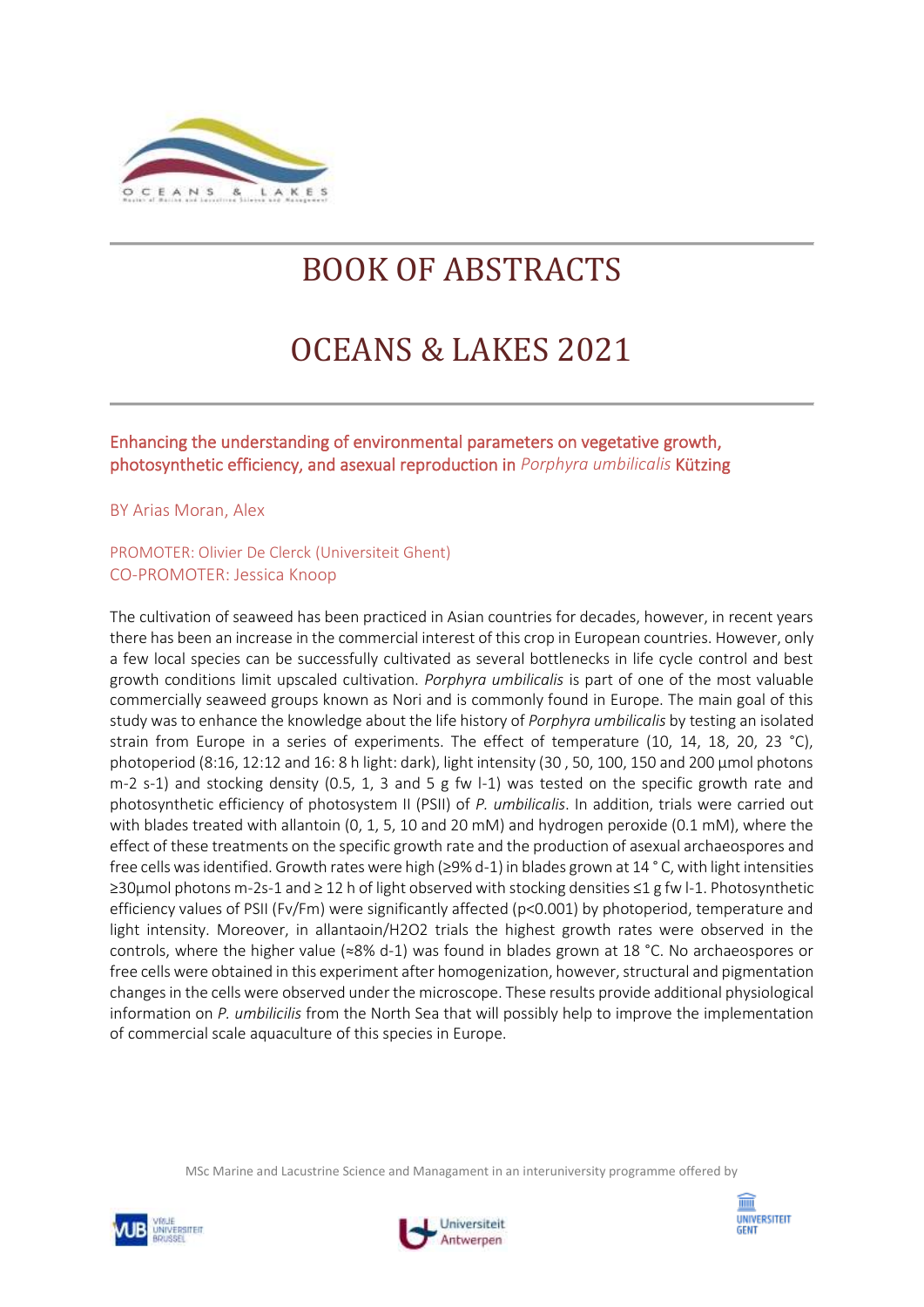# Projecting impacts of ocean warming on seagrass distribution in the Central Indo-West Pacific region

#### BY Assidiq Muhammad Irlan

## PROMOTER: Olivier De Clerck (Universiteit Ghent) CO-PROMOTER: Udhi Eko Hernawan

The temperature of the ocean has been continuously rising to a level not seen for a million years ago, with potential negative impacts on marine ecosystem. Seagrasses are key primary producers and ecosystem engineers which provide significant ecosystem services in shallow water communities. It is predicted that ocean warming will lead to seagrass distribution shift and habitat loss. In this study, we assessed factors affecting habitat distribution of tropical seagrass species and forecasted the impact of future ocean warming on the species. We used species distribution modelling (SDM) to project the future distributions of the seagrasses under 3 warming scenarios in 2050 and 2100. We run the SDM based on occurrence data of five seagrass species: *Thalassia hemprichii*, *Enhalus acoroides*, *Cymodocea serrulata*, *Halodule uninervis* and *Halophila ovalis*. These species are broadly distributed in the Central Indo-West Pacific and represent a variety of seagrass ecological traits. Our study shows that inclusion of photosynthetic rate affects the percentage number on both habitat gain and losses for the selected seagrass species. Under different ocean warming scenarios, seagrasses shown habitat losses ranging from 6% to more than 31%, and habitat gain less than 3% in 2050 under 3 different scenarios. In 2100, habitat loss ranges from 3% up to more than 33%, while habitat gain was not more than 3.25%. Increase ocean temperature favored small seagrass species with rapid recovery rate (*Halophila ovalis*) more than seagrass with large size with long life span (*Thalassia hemprichii* and *Enhalus acoroides*). Distributional shifts shown to be polar – ward where the losses were projected to occur along the tropical region. *Cymodocea serrulata* has the lowest habitat loss projected, in comparison with other species, displaying its potential as a potential species for transplantation. Halophila ovalis has the highest habitat gain, potentially showing its invasive capacity in the area.

Keywords: Seagrass, Species Distribution Modelling (SDM), Hybrid SDM, Ocean Warming, Diffuse Attenuation, Central Indo-West Pacific





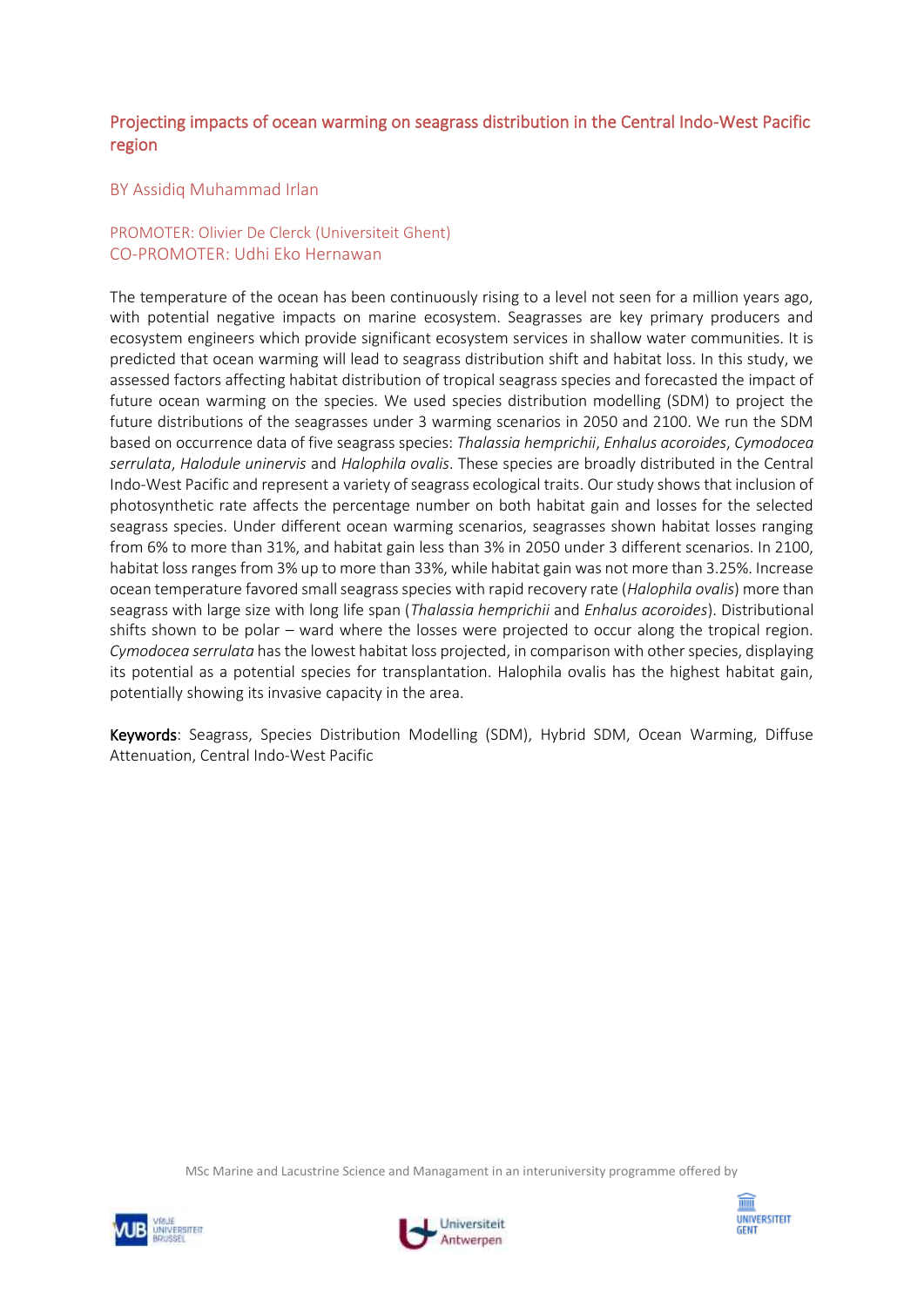## Macrobenthos succession dynamics and sediment change in a developing coastal lagoon habitat

BY Ayeni Anuoluwapo Victoria

PROMOTER: Ann Vanreusel (Universiteit Ghent) CO-PROMOTER: Carl Van Colen

The Zwin lagoon until its restoration was subjected to various anthropogenic pressures in relation to natural processes that caused a gradual reduction in biodiversity and loss of ecological and economic importance. This negatively impacted inundation the time and range of the feeding habitat in the tidal flats.

To assess the Spatio-temporal variability in sediment composition and macrobenthos in the extended Zwin tidal lagoon, sampling was accomplished at the developed tidal flat area with the mud (M), Sand (S) and Pump (P) stations. Additionally, samples from three more stations at the matured marsh area were analysed. A total of 18 species were found in the area, the most dominant were *Hediste diversicolor*, *oligochaete spp*, *Heteromastus filiformis, Polydora cornuta, Streblospio benedicti, Pygospio elegans* and *Limecola balthica*. It was found that all stations exhibited varying sediment characteristics during the monitored period between April 2019 to June 2020. The developed area exhibited a succession involving gradual colonisation of macrobenthos. And sediment characteristics in the developing tidal area were similar to the mature tidal area. Spatio-Temporal differences reveal the restoration success at the developing tidal lagoon.

Keywords:





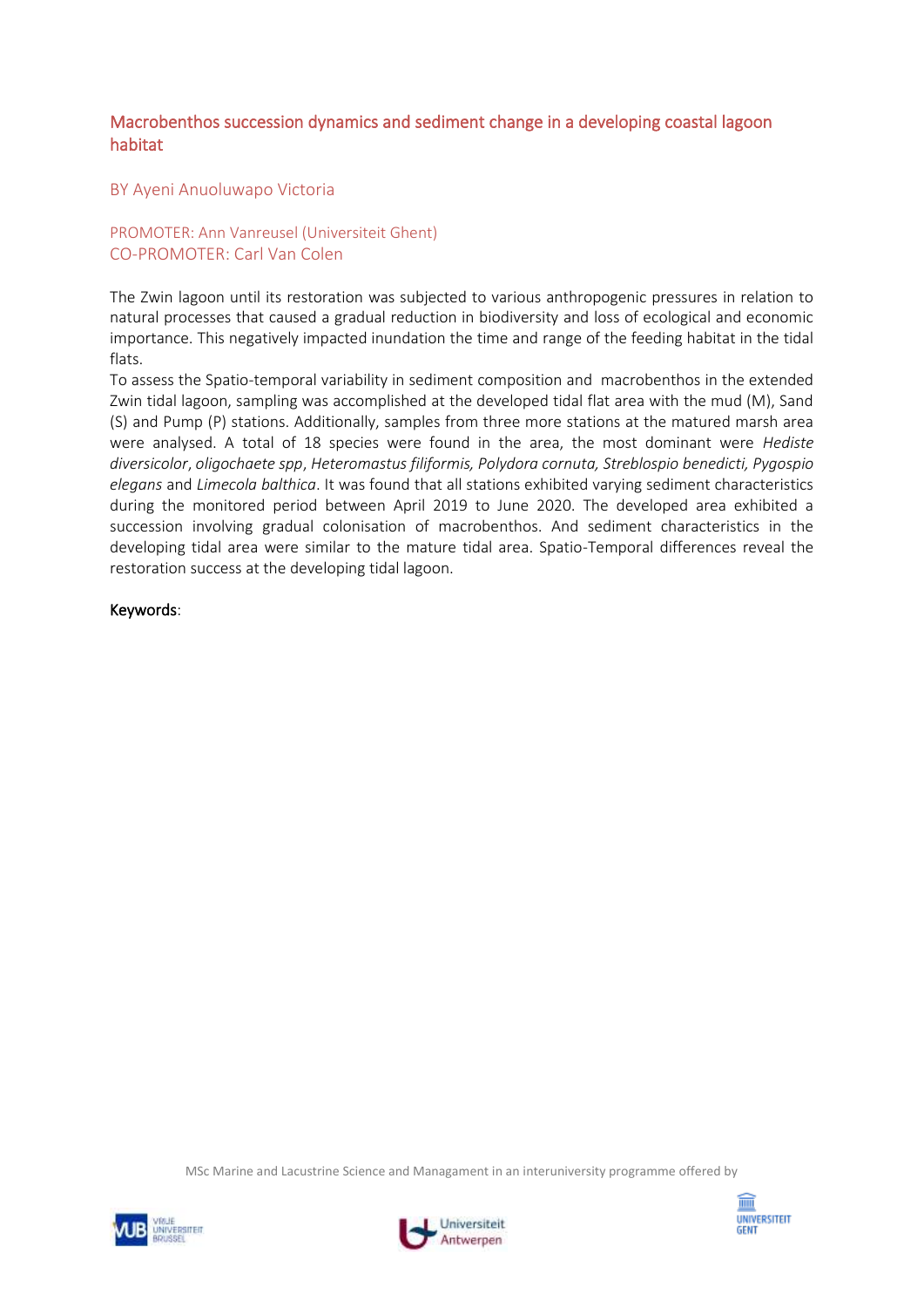# Experiences from Italian and French marine Natura 2000 practitioners: management challenges and adaptation to climate change

## BY Baeckelandt Marie

## PROMOTER: An Cliquet (Universiteit Ghent) and Nico Koedam (Vrije Universiteit Brussel)

The marine Natura 2000 network, under the Habitats and the Birds Directives of the European Unions, covers approximately 9,5% of the European seas [European Commission, 2019]. These sites are not shielded from human activities and involvement of various sectors in a same territory create challenges for practitioners of management in these marine protected areas (MPAs). Moreover, climate change is increasingly impacting marine ecosystems and the resilience of the marine Natura 2000 sites. This study reviews the perception and expertise of marine Natura 2000 managers regarding the management challenges and the management adaptation under the climate change risks. We surveyed Natura 2000 practitioners from France and Italy in the Ligurian Sea and its wider region. We investigated their perception about the management tools used and management challenges encountered. We also assessed their views on risks associated with climate change, their perceptions regarding the role, importance, and feasibility of adaptation for managing these risks. This comparative study of two Member States allowed us to highlight differences and similarities in managers' perspectives about major elements of marine Natura management. We synthesised the key lessons that emerged from this comparative study, and we made four recommendations: i) To develop and define clear guidance between Italian management bodies in charge of the marine Natura 2000 sites in the Liguria region. ii) We emphasise the necessity to develop the French management tool for the Natura 2000 marine sites. iii) In line with the EU Biodiversity strategy 2030, we recommend stricter protection of the marine Natura 2000 and the development of management to regulate the use of the sea in Natura 2000 areas. iv) We recommend better knowledge transfer between research science and Natura 2000 governance to achieve adaptive management. Moreover, this study contributes to new insights about Natura 2000 marine managers' perspective of adaptive management under climate change uncertainty. MPA managers' perceptions in this subject matter have already been investigated in the past, but without any particular focus on the Natura 2000 network.

Keywords: Natura 2000, EU Directives, Italy, France, Marine protected area management, survey, climate change adaptation





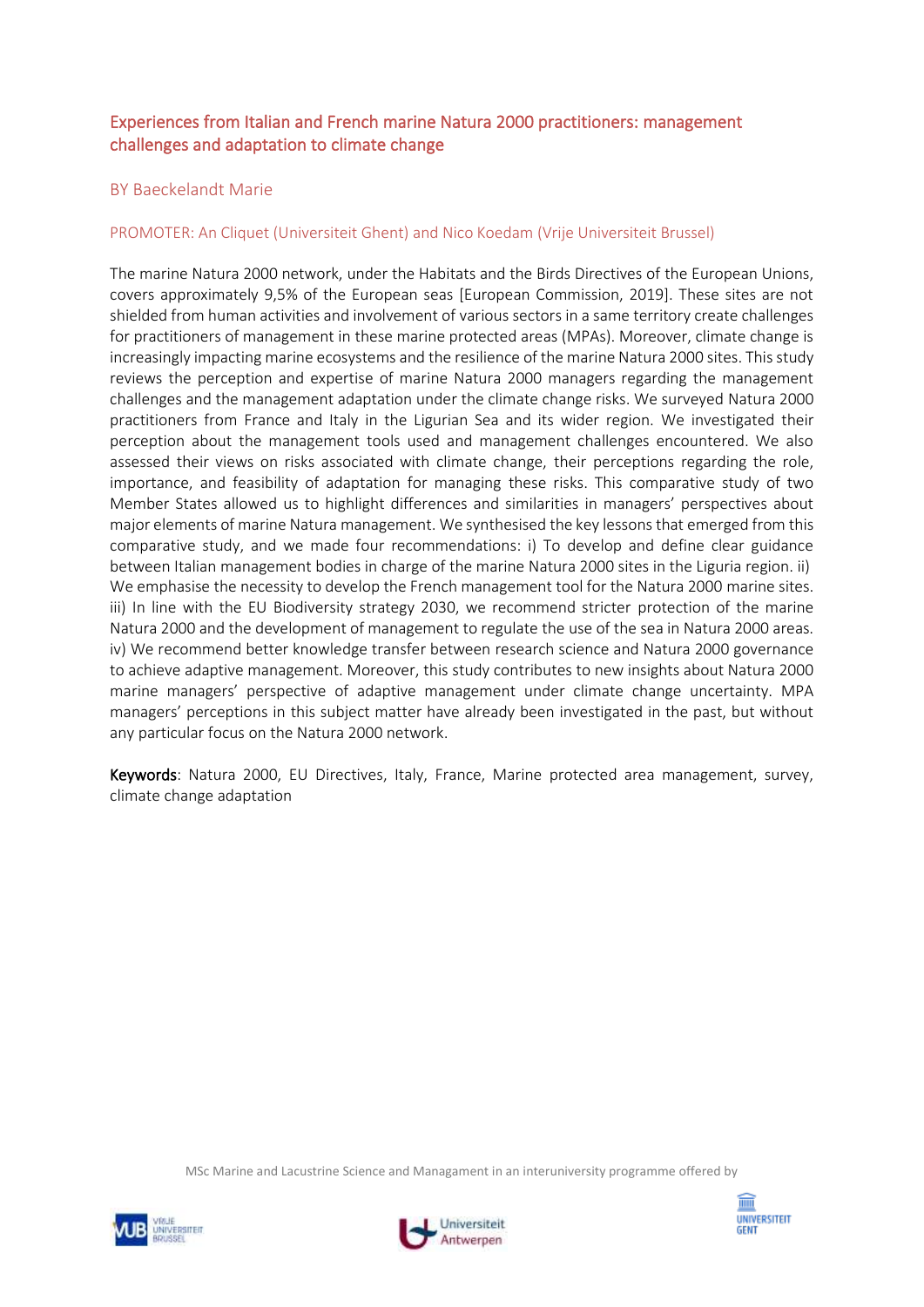# Population genetic structure and connectivity of the commercially important cephalopod *Octopus cyanea* Gray, 1849 in the Western Indian Ocean (WIO)

BY Benjamen Debora Mussa

## PROMOTER: Marc Kochzius (Vrije Universiteit Brussel) CO-PROMOTER: Quentin Jossart

Octopus forms an important fishery in Tanzania and Mozambique. Increasing international market demand rises the exploitation level, threatening the sustainability of the fishery. This study investigated (1) genetic diversity, (2) genetic structure and connectivity of *Octopus cyanea* populations in the Western Indian Ocean (WIO). A part of the cytochrome C oxidase subunit 1 (COI) gene was sequenced from 181 octopus individuals originated from Tanzania (Tanga, Dar es Salaam, north Pemba, Kilwa and Mtwara) and Mozambique (Ibo, Angoche, Vilanculos and Maputo). Additional sequences were retrieved from GenBank, increasing the data set to 410 sequences. All 181 samples (563 bp) collected were identified using DNA barcoding and they all belonged to *Octopus cyanea*. A total of 30 haplotypes were found in the 410 sequences and were used in genetic population structure analyses. AMOVA revealed small but significant genetic population structure among all sites ( $\phi$ ST = 0.071, p < 0.001). The null hypothesis of panmixia was also rejected when samples were grouped based on the WIO biogeographical regions described by Obura, (2012): (1) Northern Mozambique channel (2) Kenya and Tanzania coast (3) West Madagascar coast and Southern Mozambique channel, and (4) East & Southwest Madagascar (ϕCT = 0.052, p < 0.01). Significant differentiation was also detected among (a) Kanamai (Ka), (b) Pemba (Pe), (c) southern Kenya, Tanzania mainland, North and East Madagascar (Sh, Tn, Da, Kl, Mt, Ra, No, Ta, Sm), (d) West Madagascar (Mo, An, Sa, Ma), (e) Southwest Madagascar (Be, Bb), (f) North Mozambique (Ib, Ag), (g) South Mozambique (Vl, Mp) (ϕCT = 0.068, p < 0.01). Our results suggest seven management units to be considered in the management of *O. cyanea* in the WIO region.





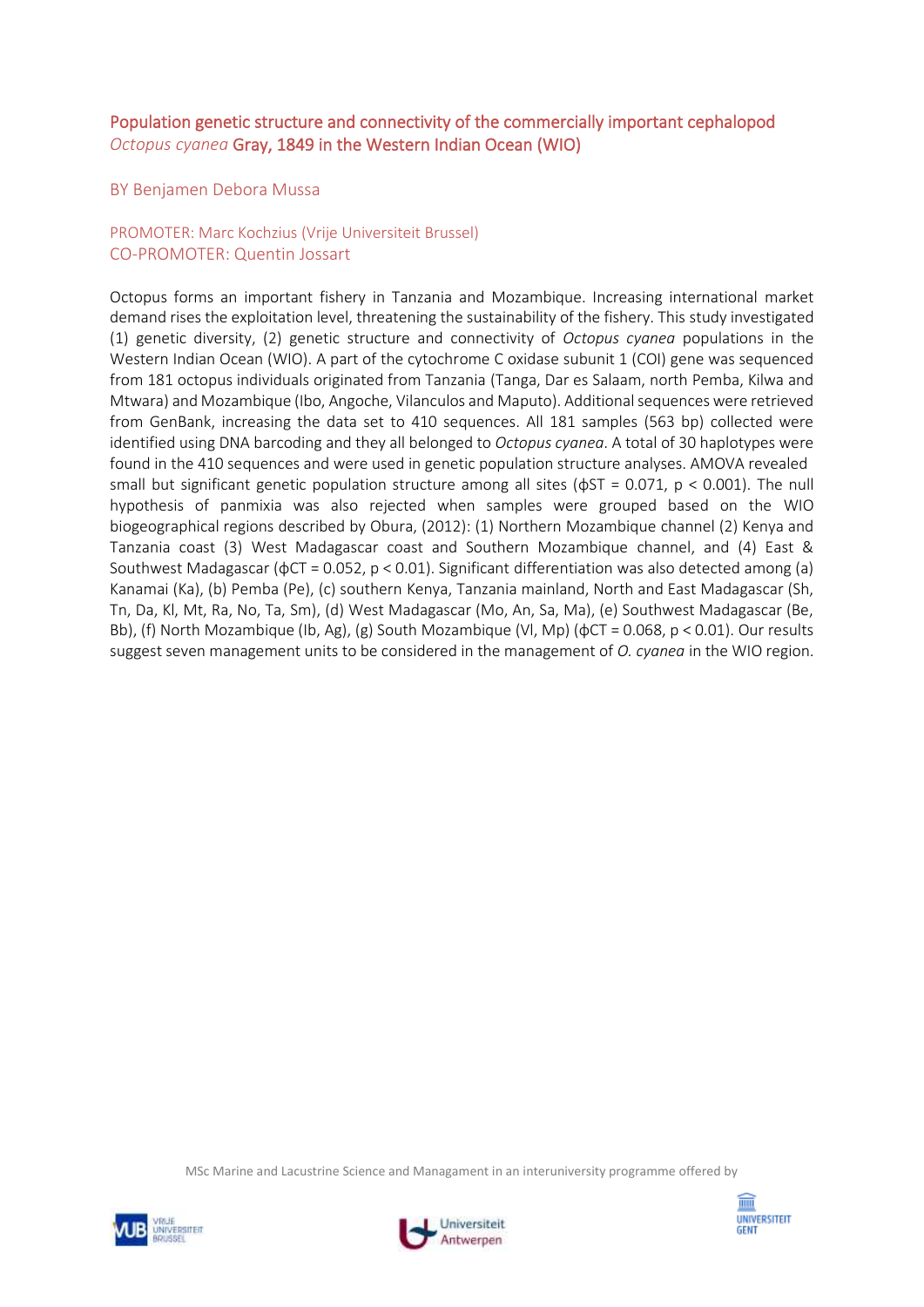# A historical analysis of macrobenthos from the Flemish banks region: did the community structure and seasonal dynamics change during the Anthropocene?

#### BY Broos Sarah

## PROMOTER: Ann Vanreusel (Universiteit Ghent) CO-PROMOTER: Carl Van Colen

Marine ecosystem services are of great economic importance and human pressures on the marine environment can affect the functioning of these systems. Macrobenthic communities are ideal for studying the status of the marine environment because they are long-lived and have low mobility. Moreover, they play a key role in the marine energy and nutrient cycles. To understand the effect of human pressures, a good knowledge of the natural variability of the community is needed, but since there are currently no systems without human influences, this natural variability can only be studied using long-term data. Historical data is an important part of long-term data but because it is often not digitally accessible, it is regularly overlooked in long-term studies. Therefore, this study aimed to reconstruct the macrobenthic community composition and seasonal dynamics of *Nephtys* spp., *Abra* spp. and *Spisula* spp. along the west coast of the Belgian part of the North Sea in the 1970s and compare these with the current community structure and seasonal dynamics. To achieve this, macrobenthos data from "Projet Mer/Projekt Zee" (PMPZ) conducted in 1970-1975 available from notebooks was digitized. Further, a monthly series of unprocessed samples from this project was analyzed in the laboratory. The community in the 1970s was dominated by genera *Nephtys* spp., *Kurtiella* spp. and *Abra* spp.. A comparison with available data from a monitoring campaign conducted by ILVO in 2016 revealed that species composition, species richness, diversity indices, and density have changed from the 1970s to the present. The most dominant genus in the 1970s was *Nephtys* spp. while in 2016 Oligochaeta dominates the composition. Furthermore, in 2016 the density, species richness, Shannon diversity index, and Simpson's diversity index were significantly higher. The observed differences may be explained by sediment refinement but given the low spatial coverage in the 1970s compared to that of 2016, this refinement may be due to a spatial bias. Nevertheless, a shift in the macrobenthic communities can be observed, as communities with similar mud content from both periods are not clustered together. A comparison with available data from the Ph.D. of Gert Van Hoey conducted in 2002/2003 revealed that the seasonal dynamics also have changed from the 1970s to the present. *Abra* spp. and *Nephtys*spp. did not have seasonal dynamics in 1970/1971 but did in 2002/2003. For *Abra* spp. this may be due to spatial bias whereby the station in 2002/2003 has finer sediment which may favor the settlement of recruits. For *Nephtys*spp., the difference is possibly caused by a milder winter in 2002, which stimulates *Nephtys* spp. reproduction. For *Spisula* spp., no seasonal dynamics were observed in 2002/2003, but it was observed in 1970/1971. The absence of seasonal dynamics in 2002/2003 may have been due to predation and/or unsuccessful settlement, but as this could not be demonstrated in this study, this remains a hypothesis. In general, this study showed that old data can still be relevant for contemporary research and provide new insights into a well-studied area. Therefore, there is a great need to digitize the remaining data from the PMPZ project. Moreover, there is a need for models that reconstruct early environmental variables to place the historical data in a broader context.

Keywords: soft sediment macrobenthos, communities, seasonal dynamics, North Sea, historical data





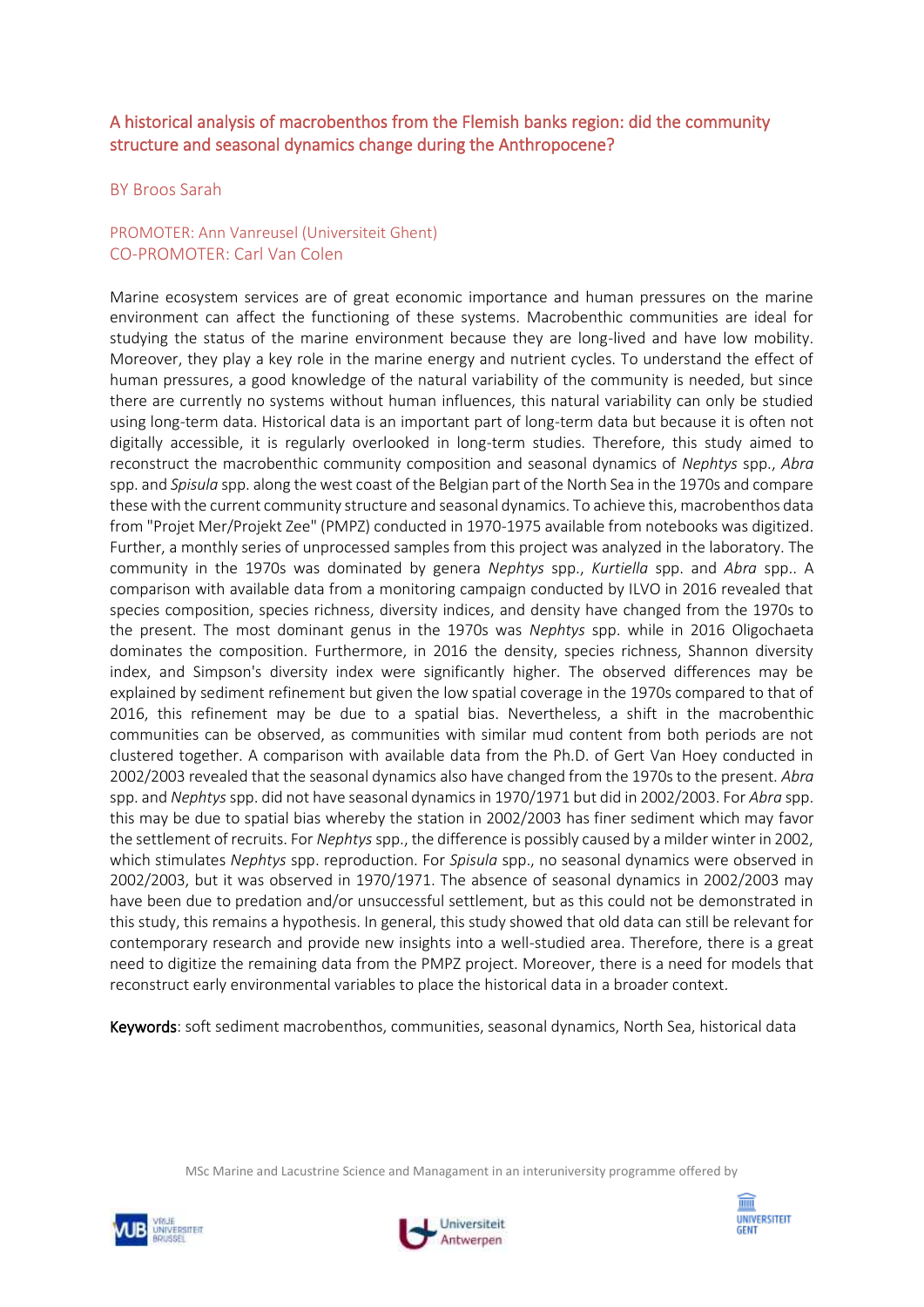# Change in North Sea meiobenthic communities: reconciling the role of broadscale climate phenomena versus local drivers

#### BY Decorte Ines

## PROMOTER: Ann Vanreusel (Universiteit Ghent) CO-PROMOTER: Carl Van Colen

The widespread and local impacts of human activities on marine environments are being studied all over the world in recent decades, as well as in the Belgian Part of the North Sea (BPNS). Changes are observed in natural environments and in the ecosystem services they provide due to these impacts. The benthos are essential in the functioning of marine ecosystems via their roles in energy transfer and nutrient cycling. Yet, research of these impacts on one benthic group is lacking, namely on the meiobenthos inhabiting the sea floor environments. The inclusion of meiobenthos as an indicator of anthropogenic impacts could provide a more solid understanding of the drivers of change in benthic communities in the North Sea, thereby assisting the management of coastal ecosystems. This study identifies whether the variability of meiobenthic communities during 2002-2012 in the Belgian part of the North Sea is related to climatic oscillations and/or local drivers (e.g. sediment granulometry, turbidity, chlorophyll a concentration). Both broad-scale climate variability and local habitat change are found to be of importance in explaining some of the temporal variations found in various meiobenthic parameters in both stations. This study highlights the need for further studies on the temporal variation of meiobenthos and its relation to broad-scale and local influences to investigate long-term patterns.

Keywords: meiofauna, time series, climate change, anthropogenic pressure, soft-sediment benthic Invertebrates





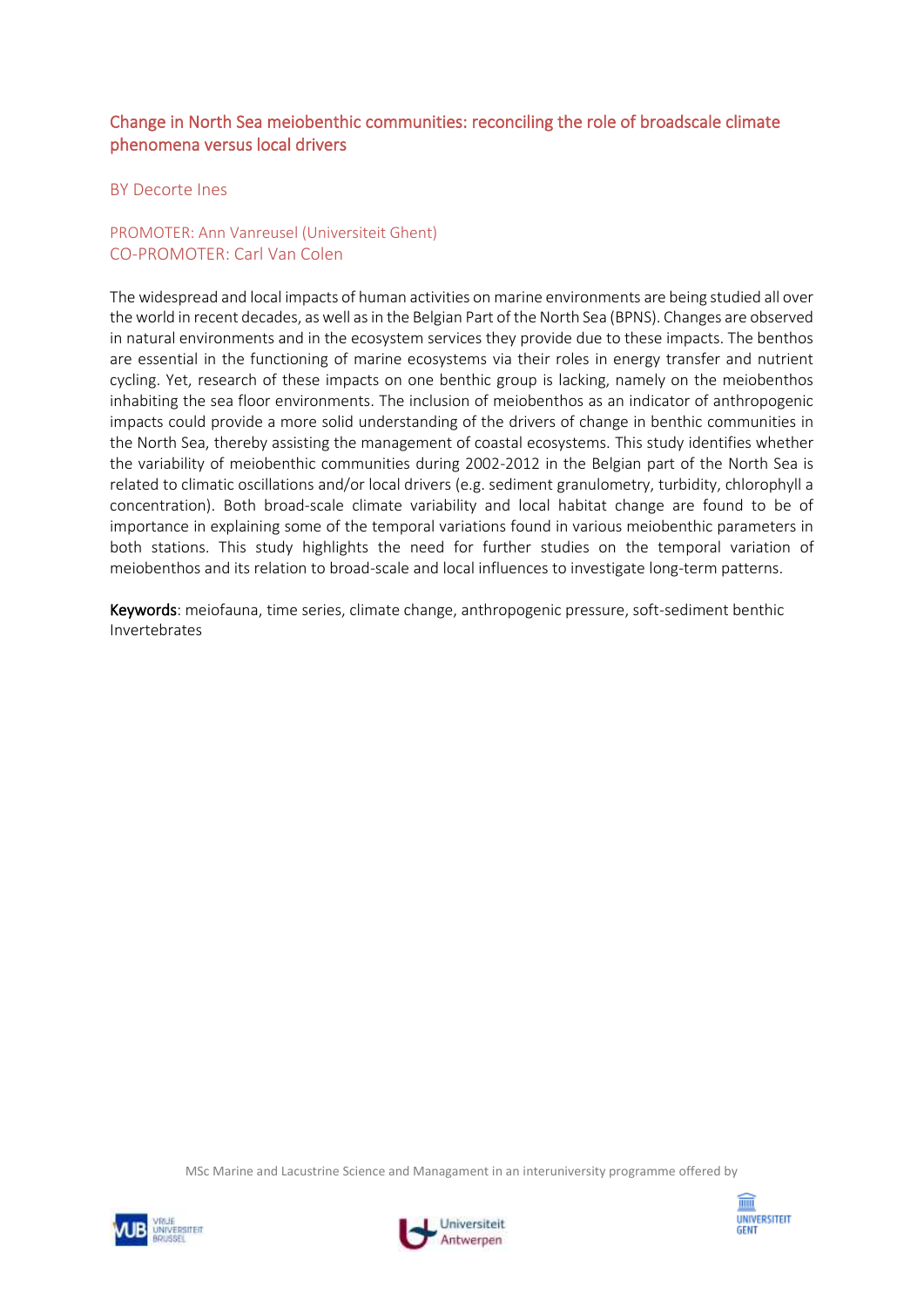Connectivity of Tridacna maxima: a genetic approach using microsatellites

BY De Pauw Axel

PROMOTER: Marc Kochzius (Vrije Universiteit Brussel) CO-PROMOTER: Quentin Jossaert





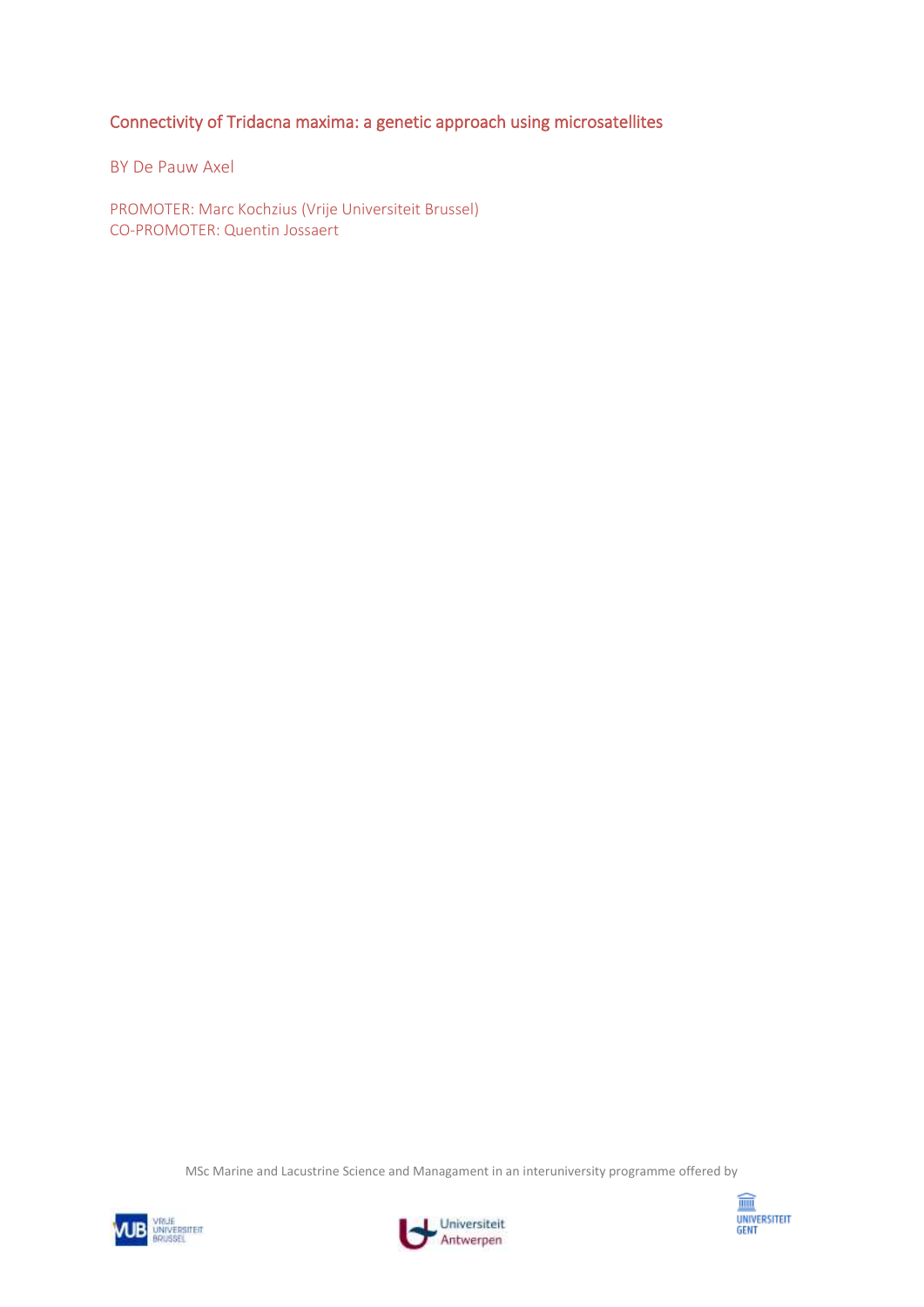# Assessment of climate change impact on flood risk in the upper Citarum basin, Indonesia

#### BY Durahman Arfah

#### PROMOTER: Patrick Meire (Universiteit Antwerp) CO-PROMOTER: Ann Van Griensven and Jan Cools

The upper Citarum basin has experienced devastating flood events multiple times. Coupled with landuse change, excessive groundwater withdrawals, and non-sustainable land management practices, climate change is suspected to drive high frequency and intensity of the floodings. To assess the notion, this study simulated the effects of climate change on future discharges in the upstream Citarum, West Java Province, Indonesia, by using the Soil and Water Assessment Tool Plus (SWAT+), a semi-distributed hydrological model. A global spatial data from various sources was selected to set up the SWAT+ model, and five global forcing models of the simulation round ISIMIP3b were extracted to obtain projected climate dataset under historical, SSP1-RCP2.6 and SSP5-RCP8.5 climate scenarios. Out of the climate models, GFDL-ESM4 was found to be the most reasonable product in simulating precipitation and discharges over the historical period 1985-2014. In conjunction with the climate model, the SWAT+ model simulated discharges over the future period 2021-2050 under SSP1-RCP2.6 and SSP5-RCP8.5. The statistical trend analyses showed that the monthly mean discharge tends to decrease under the sustainable pathway ( $z = -2.210$ ; p-value = 0.027) and to increase under the fossil-fueled pathway ( $z =$ 1.298; p-value = 0.019). The results indicate that flood risk would change corresponding to the climate narratives. Therefore, GFDL-ESM4 could be considered as a selected global model to produce regional climate models for Indonesia, and these scientific efforts subsequently helps stakeholders in reducing flood vulnerabilities and managing flood protection in the upper Citarum basin.





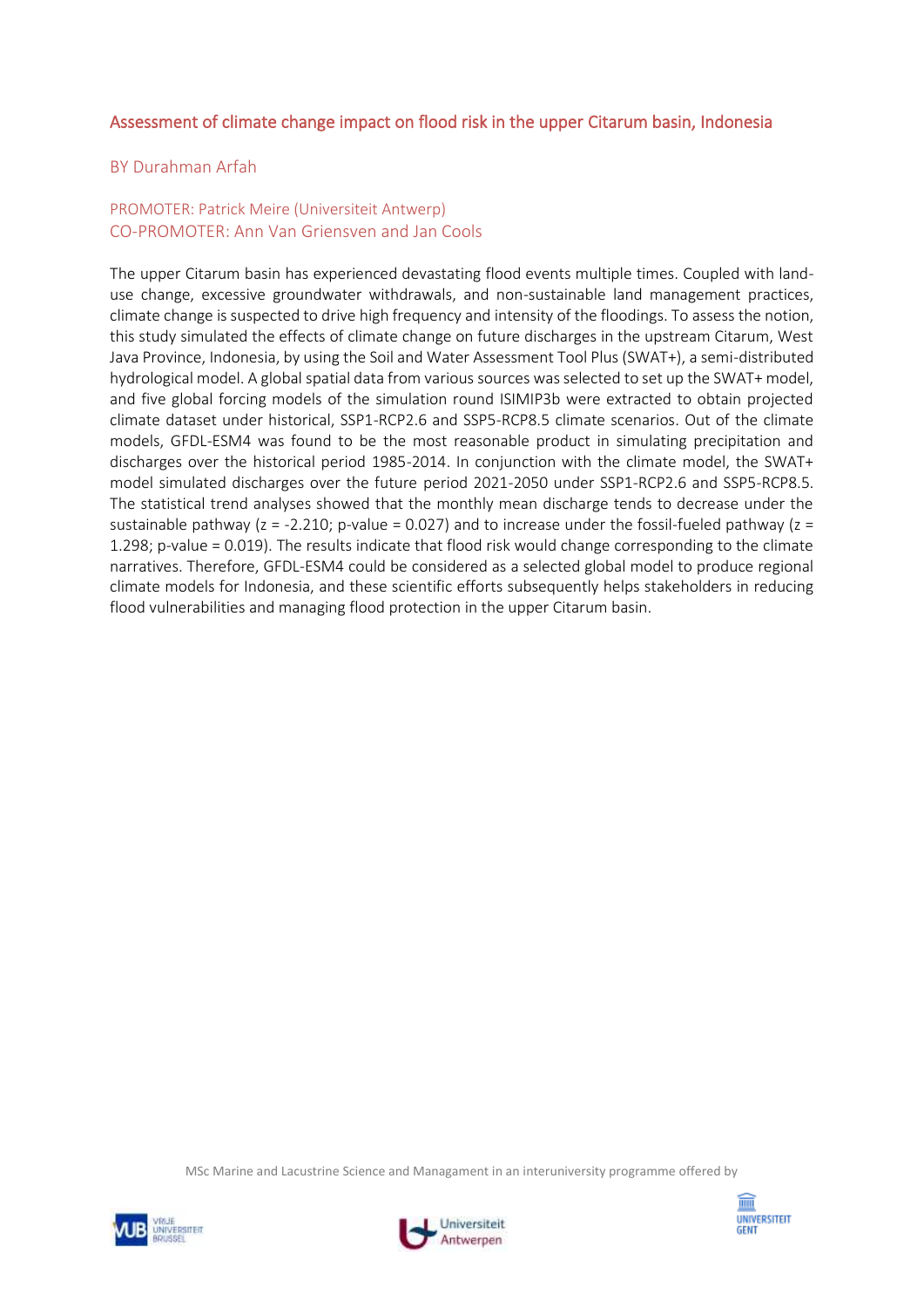# The community structure of macrozoobenthos at the Northernmost part of the Antarctic Peninsula (South Shetland Islands and Trinity Peninsula)

#### BY Engelbrecht Jacobus

#### PROMOTER: Marc Kochzius (Vrije Universiteit Brussel)

The widespread and local impacts of human activities on marine environments are being studied all over the world in recent decades, as well as in the Belgian Part of the North Sea (BPNS). Changes are observed in natural environments and in the ecosystem services they provide due to these impacts. The benthos are essential in the functioning of marine ecosystems via their roles in energy transfer and nutrient cycling. Yet, research of these impacts on one benthic group is lacking, namely on the meiobenthos inhabiting the sea floor environments. The inclusion of meiobenthos as an indicator of anthropogenic impacts could provide a more solid understanding of the drivers of change in benthic communities in the North Sea, thereby assisting the management of coastal ecosystems. This study identifies whether the variability of meiobenthic communities during 2002-2012 in the Belgian part of the North Sea is related to climatic oscillations and/or local drivers (e.g. sediment granulometry, turbidity, chlorophyll a concentration). Both broad-scale climate variability and local habitat change are found to be of importance in explaining some of the temporal variations found in various meiobenthic parameters in both stations. This study highlights the need for further studies on the temporal variation of meiobenthos and its relation to broad-scale and local influences to investigate long-term patterns.

Keywords: meiofauna, time series, climate change, anthropogenic pressure, soft-sediment benthic invertebrates





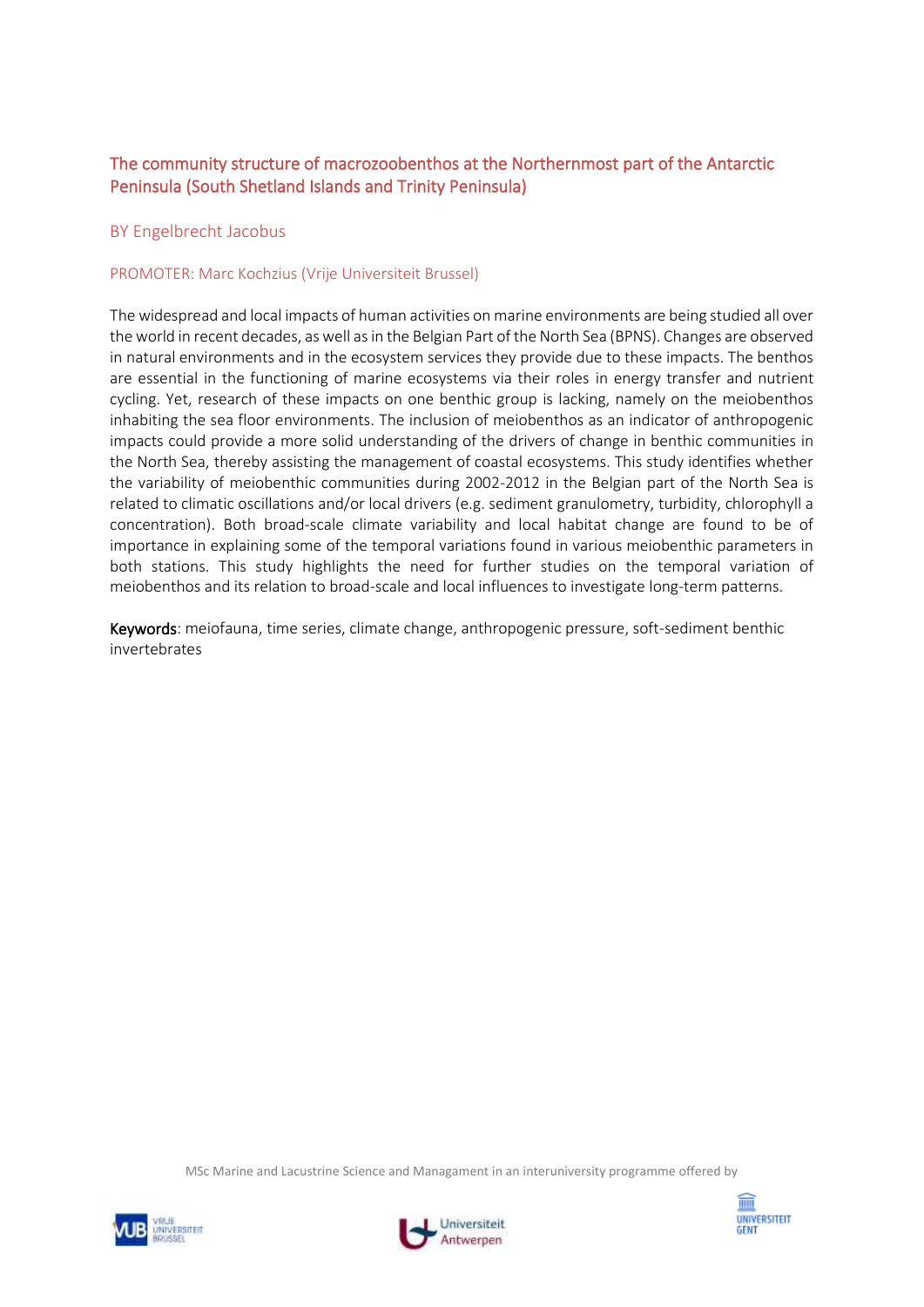# The effect of fringing mangroves on tidal wave propagation through a multi-branched river delta: a model analysis

#### BY Espinoza Celi Maria Esther

## PROMOTER: Stijn Temmerman (Universiteit Antwerp) CO-PROMOTER: Ignace Pelckmans

Low-lying coastal areas are under increasing flood risk due to sea-level rise by climate change and El Niño events. Mangrove forests are generally recognized to act as natural coastal barriers against wind waves, tsunamis, and storm surges. However, there is less knowledge on the capacity of mangroves to attenuate tides or reduce high-tide levels, especially under extreme sea-level rise caused by El Niño events at tropical deltas. Numerical modelling is a useful approach to improve our understanding of long-period wave propagation at mangrove estuaries, such as tides. Models have been commonly applied to study mangroves capacity to attenuate other types of long-period waves, such as storm surges and tsunamis. However, at tropical estuarine areas, observed data for modelling studies is usually scarce or absent. Under this important limitation, there is not enough knowledge on how sensitive hydrodynamic modelling results of tidal propagation are to data assumptions or simplifications of reality. In this context, this study applied a numerical modelling approach at the Churute mangrove area located in the Guayas River estuary in Ecuador to simulate tidal propagation through a mangrove forest. We evaluated model sensitivity to changes in wetland characteristics or properties, such as channel bathymetry, mangrove topography, friction exerted by mangroves and channels on the flow, and a temporal increase of incoming water levels due to an El Niño event. Additionally, using our model, we identified which wetland properties have a greater impact on tidal attenuation rates. We considered two components of tidal attenuation, along-estuary attenuation of tides as they propagate upstream along the channels and within-mangrove attenuation of tides propagating into the vegetation. Results revealed that attenuation within the mangroves was outstandingly larger  $u \approx \epsilon \epsilon$  cm/km<sup>h</sup> than attenuation along the channels  $u \approx 1$  cm/km<sup>h</sup>. Tidal propagation and attenuation at the Churute estuary might be primarily affected by changes in mangrove platform elevation, flow resistance exerted by the mangroves on the tidal flow, and temporary incoming high-tide levels during an El Niño event. Channel bathymetry and the friction exerted by the channels on tidal flow also impact tidal propagation and attenuation rates, yet to a minor extent. Thus, more elevated and denser mangrove forests might be more efficient in attenuating tidal floods for areas behind the mangroves. Moreover, Churute mangroves might lose their tidal attenuation capacity under more extreme El Niño SLR but we discuss common model limitations likely affecting this finding. This study provides a useful example for other researchers developing hydrodynamic models to research tidal propagation in estuarine regions where field data is limited or nonexistent, as in the Churute estuary. We find that mangrove properties should be prioritized over channel properties when studying tidal propagation along a mangrove wetland. The mangroves' efficiency on tidal attenuation evidenced in our study opens an opportunity to raise attention to consider mangroves in coastal management strategies using nature-based solutions.





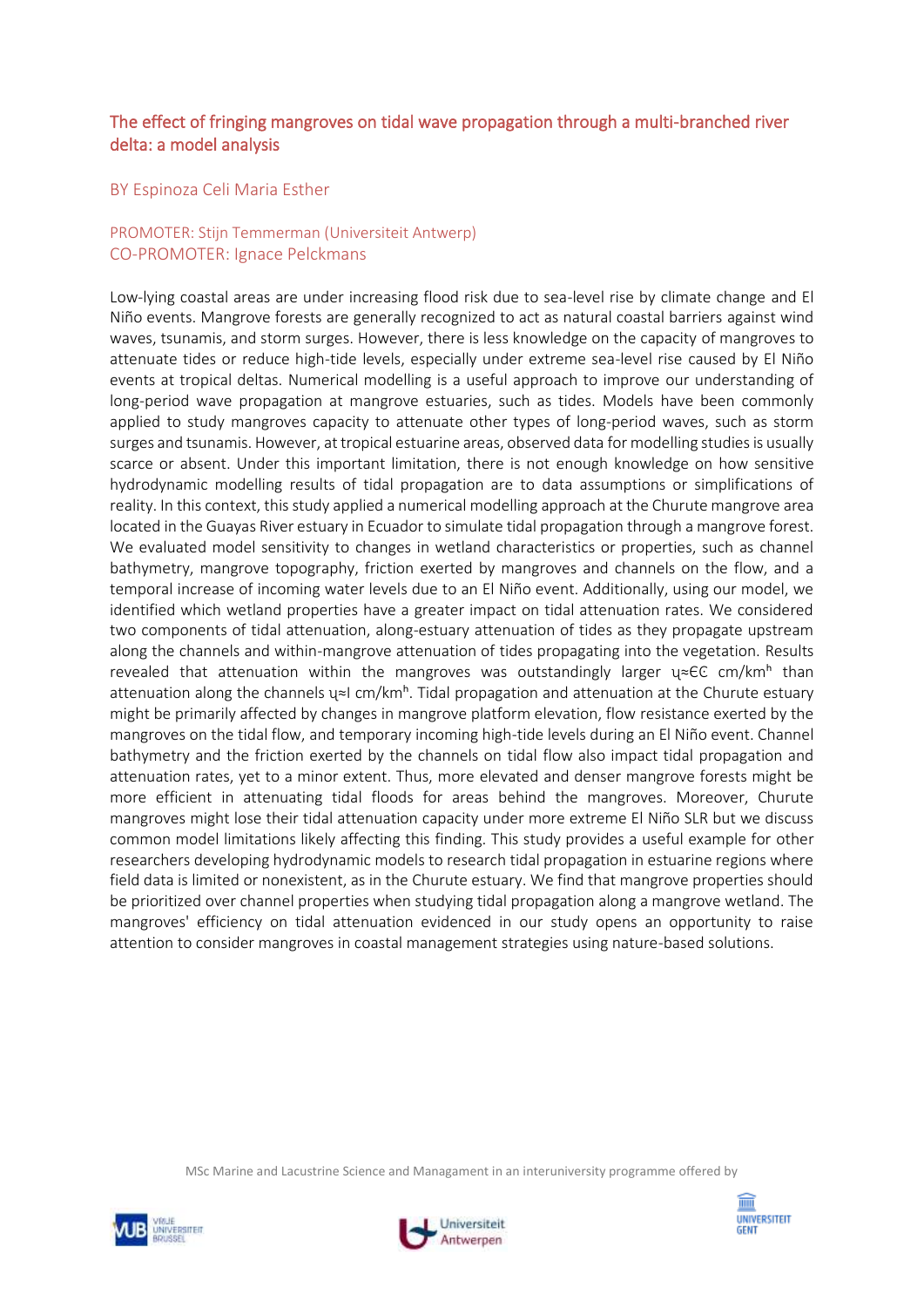# The school of hard knocks: is the survivability of trawled-and-discarded European plaice (*Pleuronectes Platessa*) affected by rocks in the catch?

#### BY Goley Joanna

## PROMOTER: Marc Kochzius (Vrije Universiteit Brussel) CO-PROMOTER: Sven Sebastian Uhlmann

The newly reformed European Common Fisheries Policy introduced a discard ban, with an exemption of 'high likelihood of survival' species if it can be scientifically demonstrated. The commonly discarded European plaice (*Pleuronectes platessa*) being one of these species. To boost the survival of discarded plaice, the Belgian government necessitated beam-trawl vessels (> 221 kW) to fish with a flip-up rope that excludes large stones (> 25 cm in diameter) and unwanted debris from the catch. During eight commercial beam-trawl trips on five Belgian beam trawlers between 2019 and 2020, the efficacy of the flip-up rope was assessed as well as catch composition. Two scientific observers monitored 197 deployments and assessed vitality, reflexes, injury, and on-board survival of 3195 plaice and recorded post-release survival among a sub-sample (n = 268 plaice). On-board survival was negatively related to the total catch weight and the weight of stones, both in interaction with wave height and to a lesser degree with the proportion of injury-inducing elements among the unwanted catch fraction (i.e., 10 - 20 kg sample of discards). One detailed catch comparison was conducted in December 2020, with the backboard side equipped with a flipup rope and the other without. The use of the flip-up rope slightly improved survival: 51 % vs 44 % of plaice survived 26 days after being discarded from the catch caught with vs without a flip-up rope, respectively, but this effect was not significant.





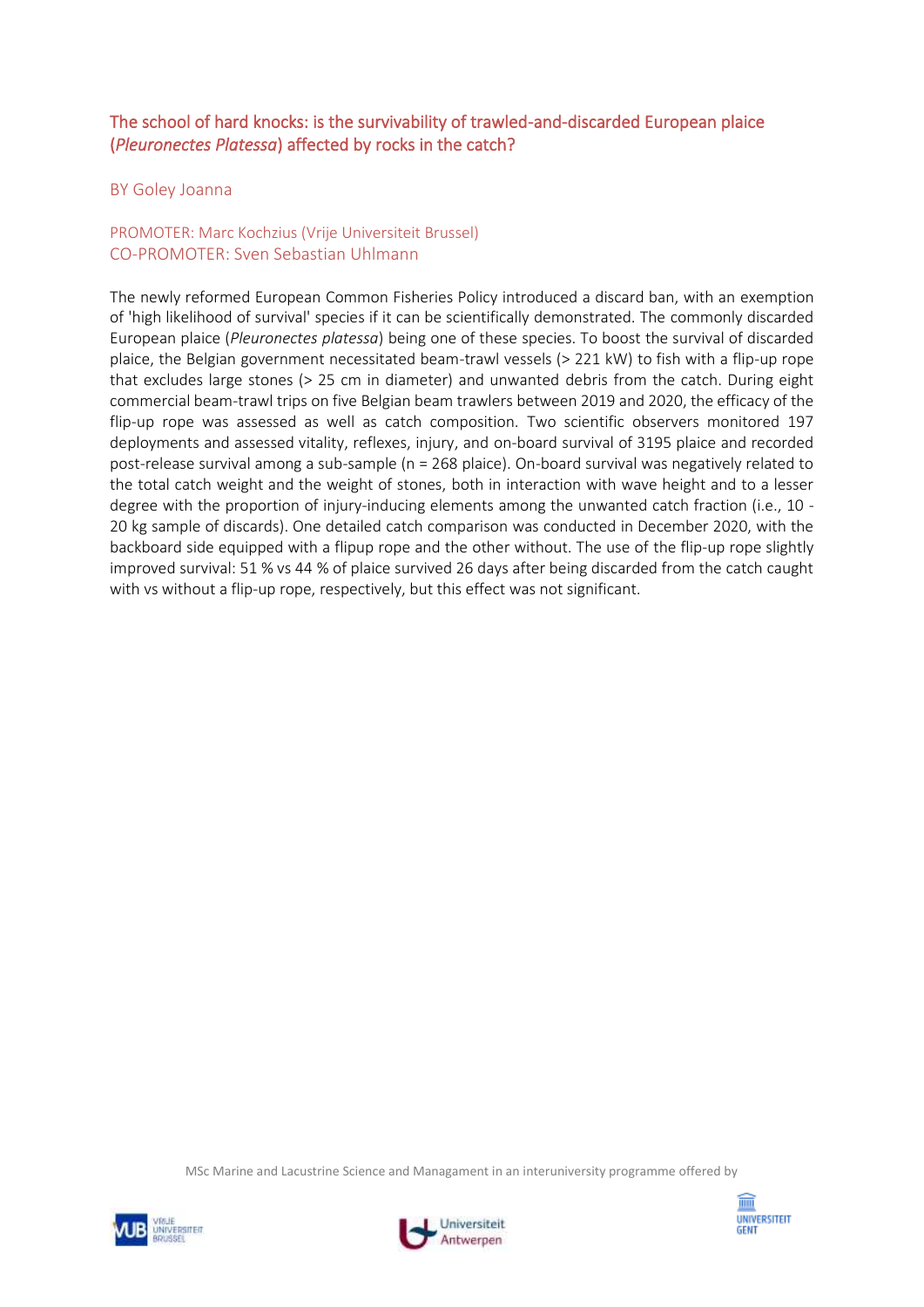# Survival variability of commercially trawled-and-discarded European plaice (*Pleuronectes platessa*)

#### BY Kibor Sammy

## PROMOTER: Gudrum De Boeck (Universiteit Antwerp) CO-PROMOTER: Abbas Alloul and April Grace Rojo Opinion

Ornamental fish value increases with the intensity of the skin color, which is an important quality criterion. Fish cannot synthesize their own carotenoids and are therefore dependent on external supplementation. In the present study, effects of dietary inclusion of *Rhodobacter capsulatus* and Rhodopseudomonas palustris at a rate of 5g Purple non-Sulfur Bacteria (PNSB) <sub>protein</sub> 100g<sup>-1</sup>feed <sub>protein</sub> on skin color, standard growth rate, feed conversion ratio and physiological fitness in guppy (*Poecilia reticulata*) was assessed. The results were compared with a commercial feed (control), and inclusion of astaxanthin or algae (*Chlorella pyrenoidosa*). Fish fed on PNSB diets showed higher absolute specific growth rate (SGR) values compared to those fed on the commercial feed. In terms of the feed conversion ratio (FCR), *Ch. pyrenoidosa*, *Rps. palustris* and *Rb. capsulatus* showed better absolute FCR values (1.8  $\pm$  0.1, 1.9  $\pm$  0.2, 1.9  $\pm$  0.2 g feed g<sup>-1</sup> fish biomass respectively) compared to the control (2.3  $\pm$ 0.2 g feed  $g^{-1}$ fish biomass). Statistically however, all candidates exposed to the different treatments displayed similar performance in terms of SGR, FCR, wet body mass gain, swimming speed (*Ucrit*), aerobic scope (AS), standard metabolic rate (SMR), maximum metabolic rate (MMR) and skin pigment intensity (P > 0.05). There was neither mortality nor adverse behavior observed during the whole 8 weeks course of the experiment, with similar performance for all experimental diets and the control feed ( $P > 0.05$ ). Linear mixed model analysis shows no significant random effects of tanks and respirometers on SMR, MMR, AS and *Ucrit*.

From the study, inclusion of *Rb. capsulatus* and *Rps. palustris* at 5g PNSB protein 100g<sup>-1</sup> feed protein in the diet for guppy had similar effect on the skin coloration, growth, feed conversion, weight gain and physiological performance with the control feed which is proxy of what is used in the field. Therefore, for environmentally friendly aquafeed production, PNSB shows to be a promising alternative source of ingredients in ornamental fish feed.





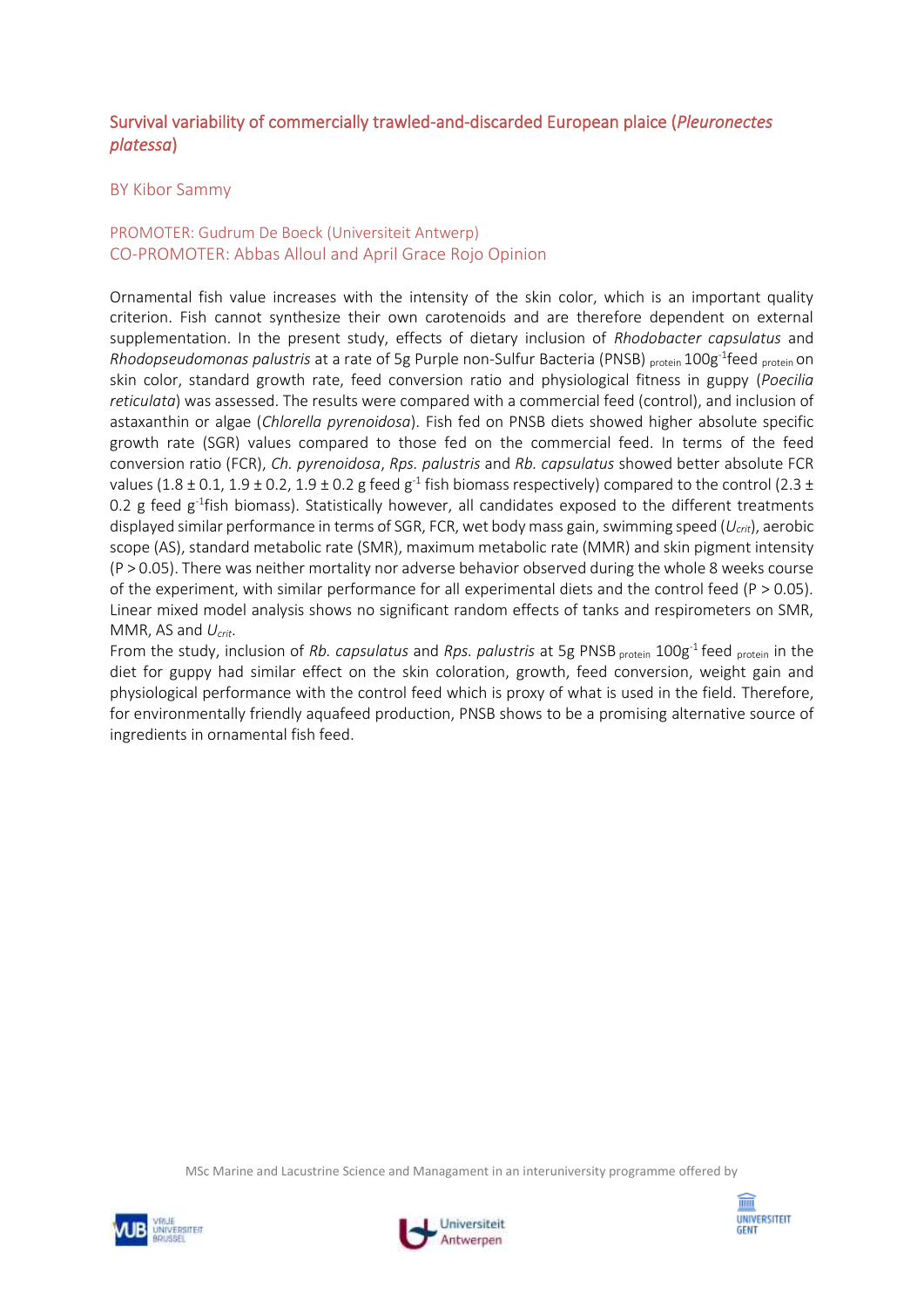# Study of the effect the rapid changes in temperature have on the impairment of *Pleuronectes platessa* during hauling onboard the fishing vessel and discarding back to the sea

## BY Konstantinos Theodoridis

## PROMOTER: Marc Kochzius (Vrije Universiteit Brussel) CO-PROMOTER: Sven Sebastian Uhlmann

Under the "high survival" exemption of the European landing obligation or discard ban, monitoring vitality and survival of flatfish such as European plaice (Pleuronectes platessa) becomes relevant to a discard-intensive beam trawl fishery. For Belgian fisheries, previous research addressed the impact of gear deployment duration, and air exposure on vitality and mortality of plaice and also indicated the relevance of temperature changes to fish when being trawled through the water column, exposed to air on deck, and being re-submerged under water (Uhlmann et al., 2016). Similarly to van Beek et al. (1990), Uhlmann et al. (2016) repeatedly observed higher survival at cooler days in winter compared with trips in summer onboard the Eurocutter vessels. It is unclear, however, whether higher temperature per se or thermoclines during the hauling process cumulatively stressed captured fish. The objective of this proposed study is to address temperature tolerance of trawl-caught plaice and determine the effect of temperature changes on survival probability.

The experiments took place on board RV Simon Stevin (three trips) and the monitoring in land based facilities at a research laboratory in Ostend. The sampling was performed by the research vessel with a beam trawler. After every trawl twenty individuals of different sizes (mainly undersized between 10 and 25cm in total length), were collected randomly. Then, they were divided into four batches of five and every batch underwent a different treatment. The treatments consisted of air exposure and then recovery in water. The temperature of both mediums was controlled. For the air treatment, it was kept about 5 degrees colder or 5 degrees warmer than the water ambient temperature and the water was either ambient water or water cooled down by 10 degrees. Sixty individuals were collected per trip and their vitality was quantified and scored based on a reflex impairment index similar to what was proposed in Uhlmann's et al. (2016). Once treated the fish were kept onboard in tanks. Afterwards, the fish were then transported to the laboratory. The fish were retained in tanks for a week for monitoring, where seawater was regulated through a circulatory system.

The results didn't prove the initial hypothesis true, though further studies are needed for a more definitive result. On the side, several factors for the outcome were considered such as the length of the fish, air exposure time and trawl duration. Not taking into consideration factors such as the condition of the fish and lack of biochemical data may have steered the results a bit off. So more thorough and extensive research is needed for a more solid outcome.





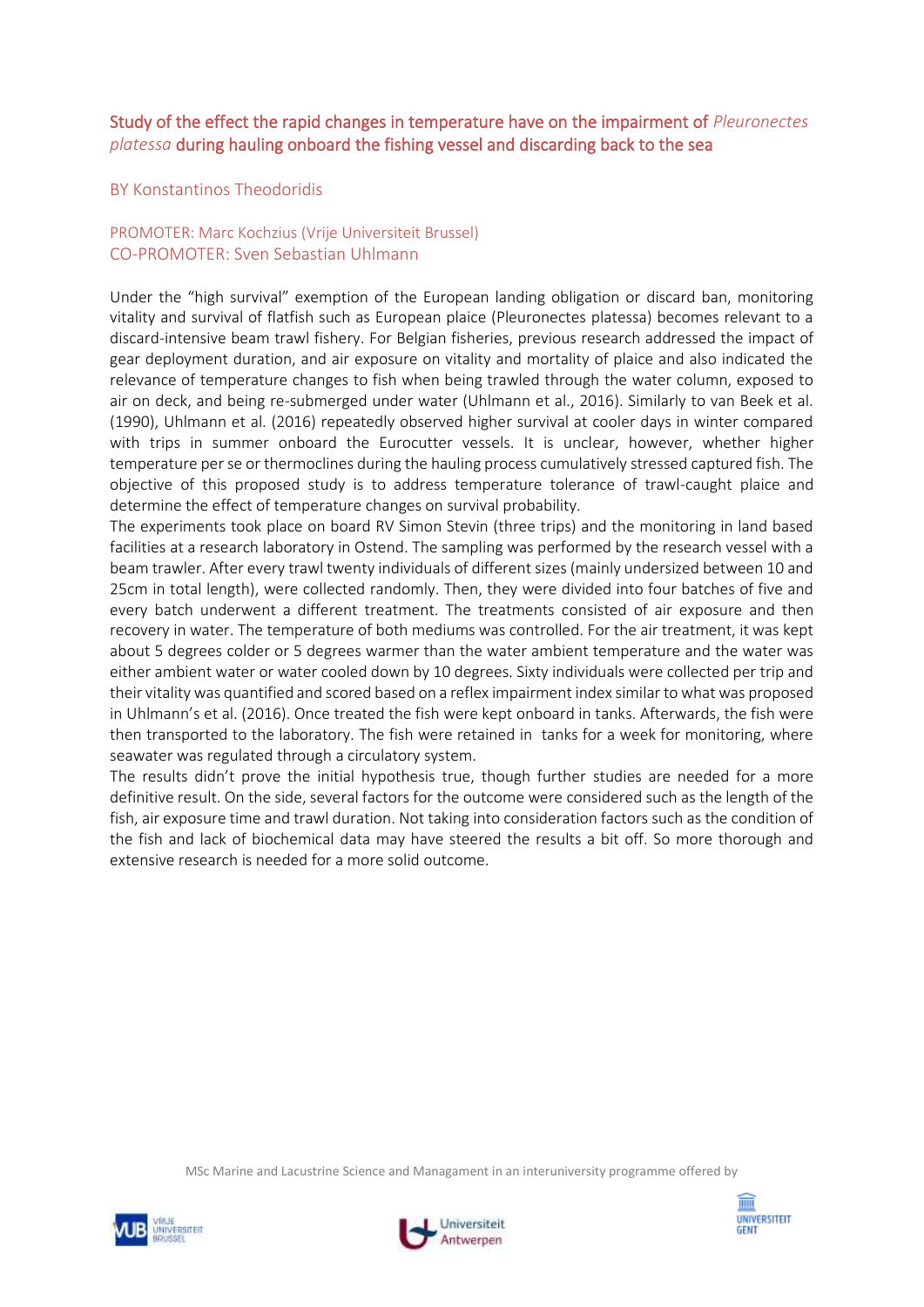# Marine distribution of olive ridley turtles (*Lepidochelys olivacea*) along the Pacific Coast of Nicaragua outside the breeding season

## BY Mertens Géraldine

## PROMOTER: Marc Kochzius (Vrije Universiteit Brussel) CO-PROMOTER: Joëlle De Weerdt

Olive Ridley turtles (*Lepidochelys olivacea*) are classified as vulnerable on the International Union for Conservation of Nature (IUCN) Red List of Threatened Species (Abreu-Grobois, 2008) and are known to migrate between breeding and foraging sites (Da Villa, 2011). Most research studies and conservation efforts focus on nesting beaches, but coastal distribution and habitat use patterns have been poorly investigated (Peavey, 2017). It is unclear where olive ridley turtles exactly occur and how their distribution overlaps with anthropogenic activities, especially with fisheries. Nicaragua is a known breeding area for olive ridley turtles, but little is known on their ecology and marine distribution. This study aims to identify hotspots outside the breeding season and critical habitats to ensure effective and successful management plans for the recovery of Olive Ridley turtles. To reach this objective, sightings of turtles were collected on boat-based surveys initially planned for cetacean research expeditions along the Pacific coast of Nicaragua. The study was conducted in the southwestern part of the coast, in San Juan Del Sur that is facing coastal anthropogenic pressure such as fisheries and unregulated ecotourism. Research expeditions took place between January and April from 2016 until 2021 (except 2019) which are outside breeding season. Whenever a turtle species was encountered, the number of individuals, their behaviour (Surfacing, Mating or dead), gender, time, date and geographic position were gathered. The presence of any type of boats was assessed every thirty minutes during survey efforts. The Kernel Density Estimation algorithm of QGIS 3.16.4 (QGIS Development Team, 2002-2019) allowed to generate maps of marine hotspots of olive ridley turtles and fishing activities to investigate potential overlaps. We also analysed the influence of three environmental parameters (chlorophyll a, sea surface temperature and bathymetry) on this species'distribution by retrieving the data from satellites and performing multivariate analyses. This study identified one hotspot inside La Flor Wildlife Refuge, close to the beach La Flor that is known for hosting mass-nesting events (arribada) of olive ridley turtles. This research also suggested that the chlorophyll a concentration (0.0 to 5.0 mg/m3), bathymetry (50 to 99 m depth) and sea surface temperature (25.0 to 28.0 °C) significantly influenced the olive ridley turtles distribution. Several overlaps between fishing activities and olive ridley turtles highly used areas were identified. Increasing knowledge of turtle distribution will help increase conservation measures in the future. This research gave a first insight on the marine distribution of the species, which will give important information for decision-makers to reconsider the management of their marine protected areas and the conservation enforcement needed in the area to preserve olive ridley turtles.





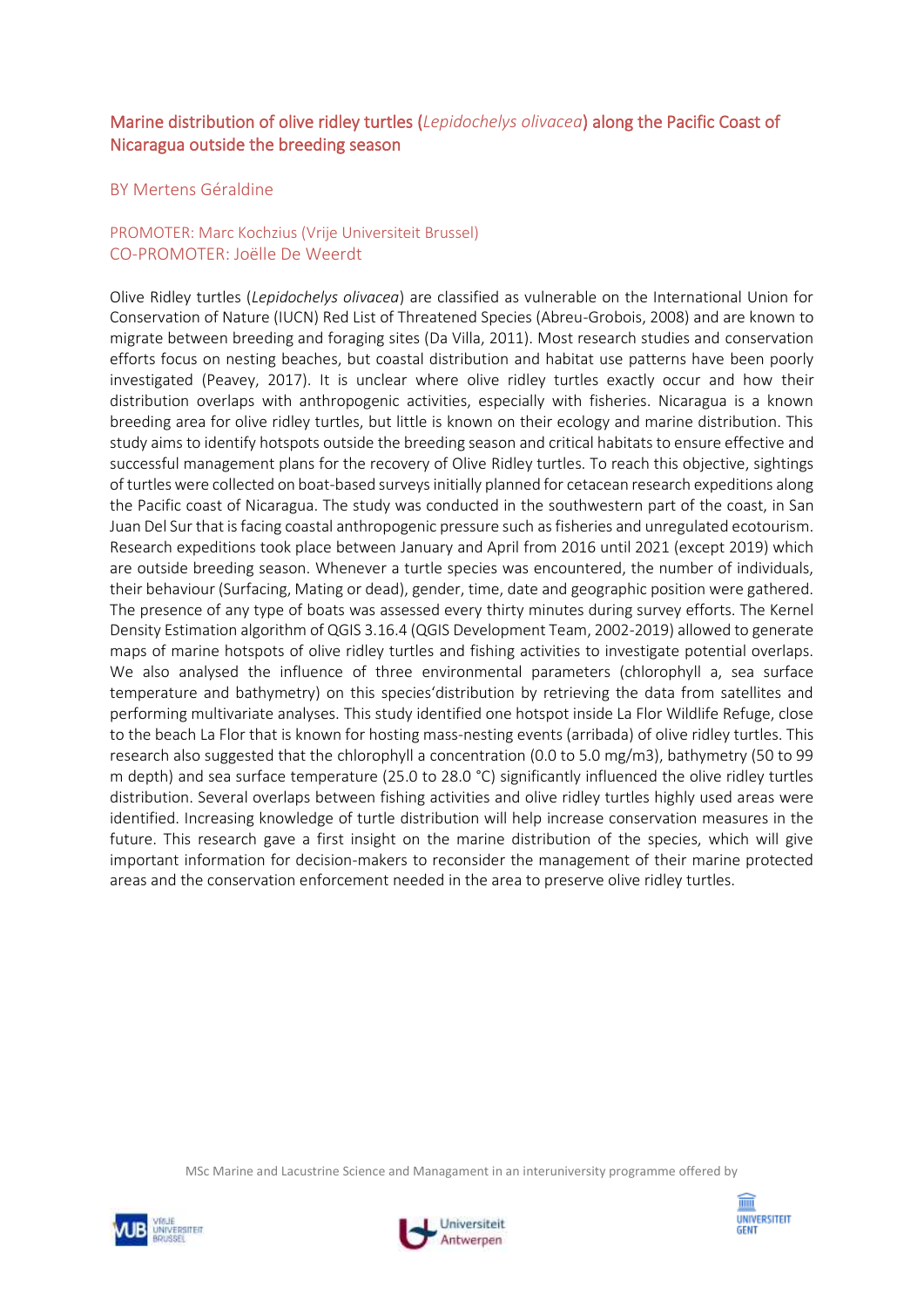# Towards a sustainable use of marine resources in Galapagos: linking local seafood consumption to their nutritional contribution and ecology in COVID-19 context

#### BY Mino Arias Cristina Aracely

## PROMOTER: Marleen De Troch (Universiteit Ghent) CO-PROMOTER: Carl Lachat and Jorge Ramirez

Fish and seafood are a pivotal supply of essential fatty acids (FA) for the human diet. They are fundamental for global food security, especially for coastal communities. However, seafood uses in relation to their nutritional value and sustainability have not been analysed before in the Galapagos Islands. Hence, this study aims to expand the understanding of the seafood consumption patterns in the scenario of the COVID-19 pandemic and to expand the knowledge of sustainability of seafood consumption linked to their nutritional composition in terms of FA. Data on seafood consumption were collected from 258 interviews during the period of COVID-19 measures in the Islands to determine the consumption patterns. Additionally, fish tissue samples were collected to assess the content of FA and a sustainability assessment was performed based on literature and expert's validation. Fish was considered fundamental for food security in the archipelago. No significant changes in the consumption patterns were reported during the pandemic. Furthermore, from 9 species that were analysed, we concluded that *Seriolella violacea* has the potential to contribute to sustainable seafood consumption. On the contrary, Xiphias gladius should be avoided due to nutritional and environmental implications. This study provides new insights in the context of sustainability of the Galapagos Islands from the perspective of seafood consumption.

Keywords: seafood consumption; sustainable seafood; fatty acids; food security; Galapagos fisheries





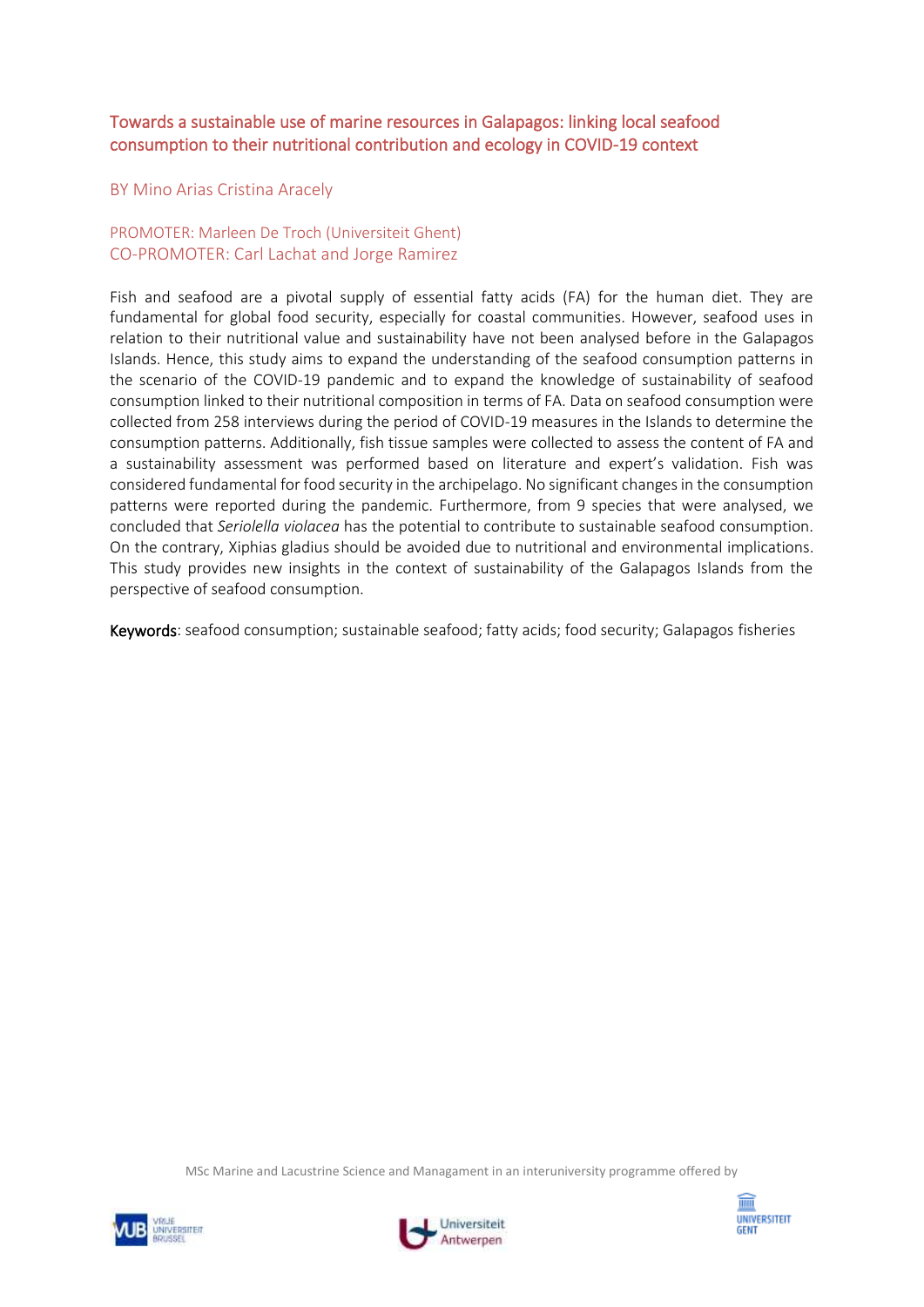# Time weighted average concentrations measured with Diffusive Gradients in Thin films (DGTs) for uranium in response to simulated pollution events

## BY Pienaar Zahné

# PROMOTER: Martine Leermakers and Marc Elskens (Vrije Universiteit Brussel) CO-PROMOTER: Vendula Smolikova

This thesis aims to investigate the use of a passive sampling technique, Diffusive Gradients in Thin films (DGTs), to measure the time-weighted average of uranium in water from the Gaffière river, at the Orano Tricastin processing plant. In this way the feasibility of the DGT technique as an environmental monitoring tool for Tricastin could be explored.

An in-depth laboratory investigation was carried out using the Diphonix resin gel. The influence of various deployment times, water composition and simulated pollution events on the quantitative uranium accumulation by the DGT was investigated. Experiments were carried out under laboratory conditions, mainly on the surface water from the Tricastin site. Nevertheless, for better understanding of the influence of the water composition on the uranium speciation and therefore the performance of the DGT technique, two experiments were carried out with either a simple solution of 0.01 M NaNO3 or filtered tap water diluted with Milli-Q water as deployment solutions.

The water at the Tricastin site has a high calcium and carbonate content which has a significant influence on the uranium speciation. Thus, a combination of parameters was investigated during the laboratory experiments. In the Tricastin water the DGTs which were deployed for shorter time periods (1.5h) accumulated uranium in accordance with the theoretical values that were calculated using the simple DGT formula. The uptake efficiency was 70  $\pm$  19% in this case. The DGTs deployed for longer periods ( $\sim$ 7) days) accumulated up to 89  $\pm$  4% of expected values and DGTs analysed at intermediate phases accumulated from  $40 \pm 14\%$  to 97  $\pm$  9%. The DGT variants deployed in the simple solution and tap water had uranium uptake efficiencies ranging from  $24 \pm 4\%$  to  $96 \pm 20\%$ , and  $45 \pm 3\%$  to  $99 \pm 3\%$ .

Experiments evaluating the response of DGTs to the accidental spills (Ass) that may potentially occur on the Tricastin site shows that, DGTs deployed in a matrix resembling the composition of treatment baths of the raw material and processing effluent water of the conversion reactor (From the Orano uranium processing site, Tricastin) had uranium uptake efficiencies ranging from 61  $\pm$  3% to 89  $\pm$  6% and 85  $\pm$ 13% to 90 ± 4%. The uptake of U was not disrupted by the U species distribution and the DGT was able to measure U with varying pH and matrix.

The combination of parameters evaluated during laboratory experiments makes it possible to better understand the usefulness and applicability of the DGT technique as an environmental monitoring tool for the uranium processing site, Orano Tricastin.





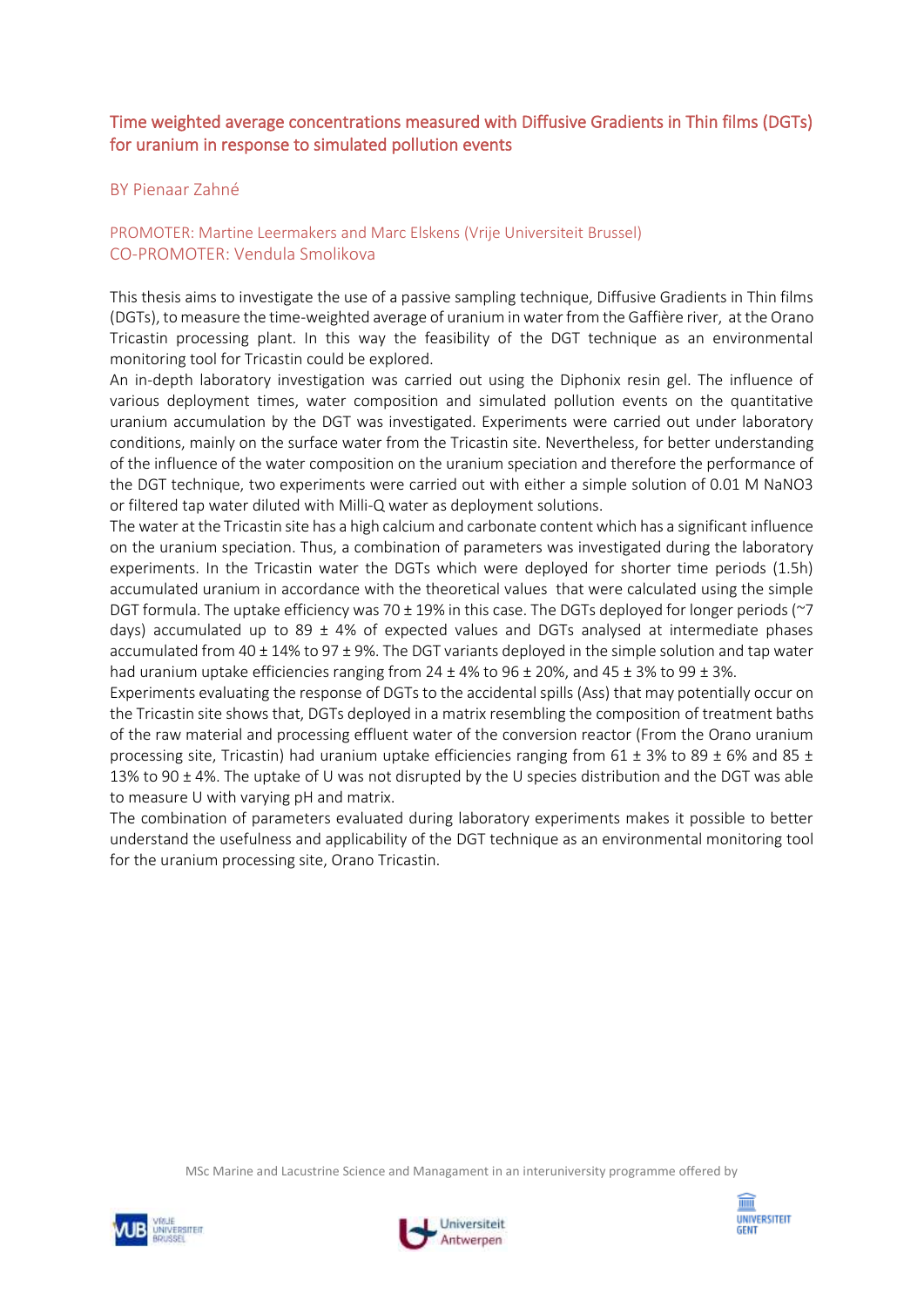# Very-high resolution rov-borne multibeam mapping of dynamic seabed features over a contourite drift, offshore Ireland

#### BY Shymbaliova Nadzeya

## PROMOTER: David Van Rooij CO-PROMOTER: Thomas Vandorpe

Bottom currents are responsible for the creation of large-scale contourite drifts, characterized by a wide range of smaller-scale erosional and depositional bedforms. The Belgica Mound Province (BMP) located on the eastern slope of the Porcupine Seabight (PSB), SW of Ireland is known for its complex oceanographic processes and associated deep water habitats, such as cold-water coral mounds, embedded in contourite drift deposits. The hydrodynamic environment in the BMP is characterized by the presence of intensified bottom currents varying in temporal and spatial scales. In order to better understand the local temporal and spatial bottom currents characteristics, the sedimentary features (type, dimensions, and orientation) and seafloor composition (estimated grain size) were analyzed and mapped along the moat of the contourite drift in BMP based on the very-high-resolution (VHR) bathymetry and high-definition (HD) video data. Dominant bottom current flow velocities and directions were subsequently inferred from the bedform morphologies, distribution and lithological characteristics. This allowed analyzing the main sedimentary processes dominated in the area. Four different bedform types were identified: (1) sinuous ripples; (2) linguoid ripples; (3) degraded ripples with gravelly pavements; (4) obstacles with gravel tails. Moreover, larger-scale erosive features sediment escarpments - were encountered along the transect. A range of flow velocities between <20 to 70 cm s-1 was inferred based on the bedform morphology and distribution. This enhancement of bottom currents is believed to occur due to the interactions between the generally northward-flowing water masses and internal tides in a presence of complex seabed topography. The deflection of the currents by topographical irregularities such as coral mounds appears to induce variable flow patterns in a moat and thus is responsible for active remobilization of sediments, reflected in complex bedforms pattern. This is the first study that allows a detailed view on sedimentary bedforms and related depositional and erosional features over the studying drift moat at such a small scale (centimeters to meters).





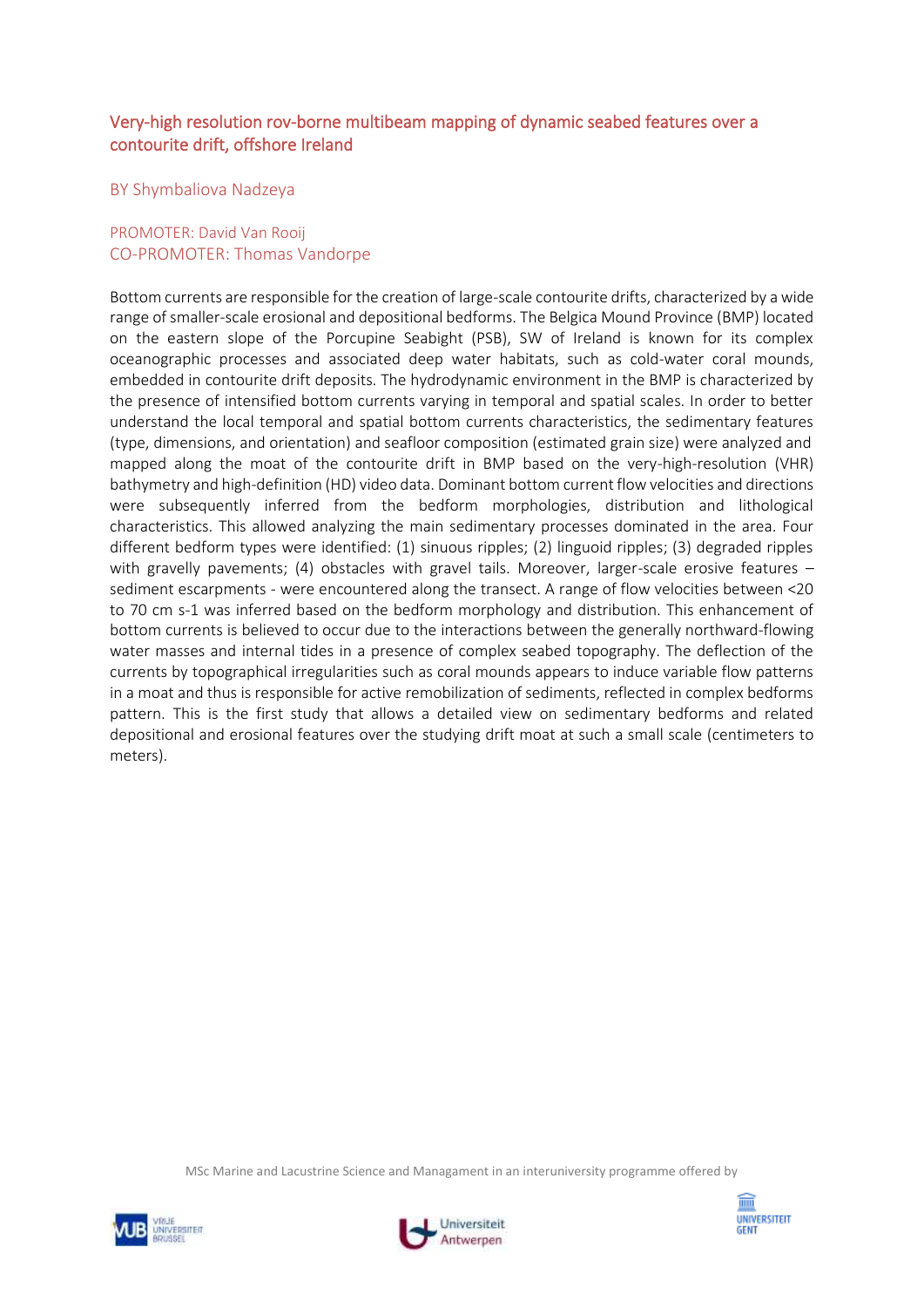# A comparative study of the morphometry and life history of three commercially exploited skate species, *Raja brachyura*, *R. clavata* and *R. montagui* in the Southern North Sea and Eastern English Channel

## BY Thys Kelly

## PROMOTER: Marleen De Troch (Universiteit Ghent) CO-PROMOTER: Noémi Van Bogaert and Laura Lemey

Skate life-history and morphological traits make them particularly vulnerable to exploitation. Northeast Atlantic skate fisheries management lacks species-specific measures due to data limitation, and speciesspecific reporting is often inaccurate. Given these caveats in current management, detailed information on commercially relevant skate stocks at species level is warranted.

The morphometry and life-history parameters of 154 individuals (56 *Raja brachyura*, 78 *R. clavata*, and 20 *R. montagui*) were determined from samples of commercial fisheries, and a scientific survey between November 2020 and March 2021. Whole individuals were measured for various morphometric parameters, weighed, and dissected, allowing derivation of morphometric conversion ratios, and length weight relationships. Measurements and weights of reproductive structures were taken. Based on the morphology of the reproductive system, macroscopic maturity was determined, and the relationship between body size and sexual development was ascertained. Age was assessed by visual inspection of enhanced vertebral centra, allowing derivation of von Bertalanffy growth parameters.

Morphometric measurements differed among species, and sexual dimorphism was observed in *R. clavate* disc widths. Morphometric ratios were successful in species classification of landing-sized skates (88%). Length-weight relationships indicated greater growth rates in females. The maximum estimated age was 14 years for *R. brachyura*. Length-at-age data differed significantly among the focal species, and between sexes for *R. clavata*. Von Bertalanffy growth parameters ranged between K = 0.0743 (L∞ = 1105 and t0 = -3.9597) for large-sized male *R. brachyura* and K = 0.1734 (L∞ = 780 and t0 = -1.6244) for smaller-sized and faster growing male *R. montagui*. Macroscopic maturity assessment revealed that male *R. montagui* matured at the smallest size (L50 = 532 mm) and earliest age (A50 = 5.5 years) while female *R. brachyura* matured at the largest size (L50 = 849 mm) and latest age (A50 = 12 years). Lengthat-maturity and age-at-maturity differed between species. An abrupt increase in gonad weight, and clasper length was associated with the onset of maturity, in each species. Gonadosomatic index and hepatosomatic index differed among species, and between mature and immature individuals.

Morphometric ratios were proven to provide an accurate tool for identification of easily confusable species of skate. Interspecific differences in the morphometry and life history traits highlight the need for species-specific management of commercially relevant skate stocks in the Northeast Atlantic Region.

Keywords: Rajidae, K-selected, morphometry, life history, fisheries management





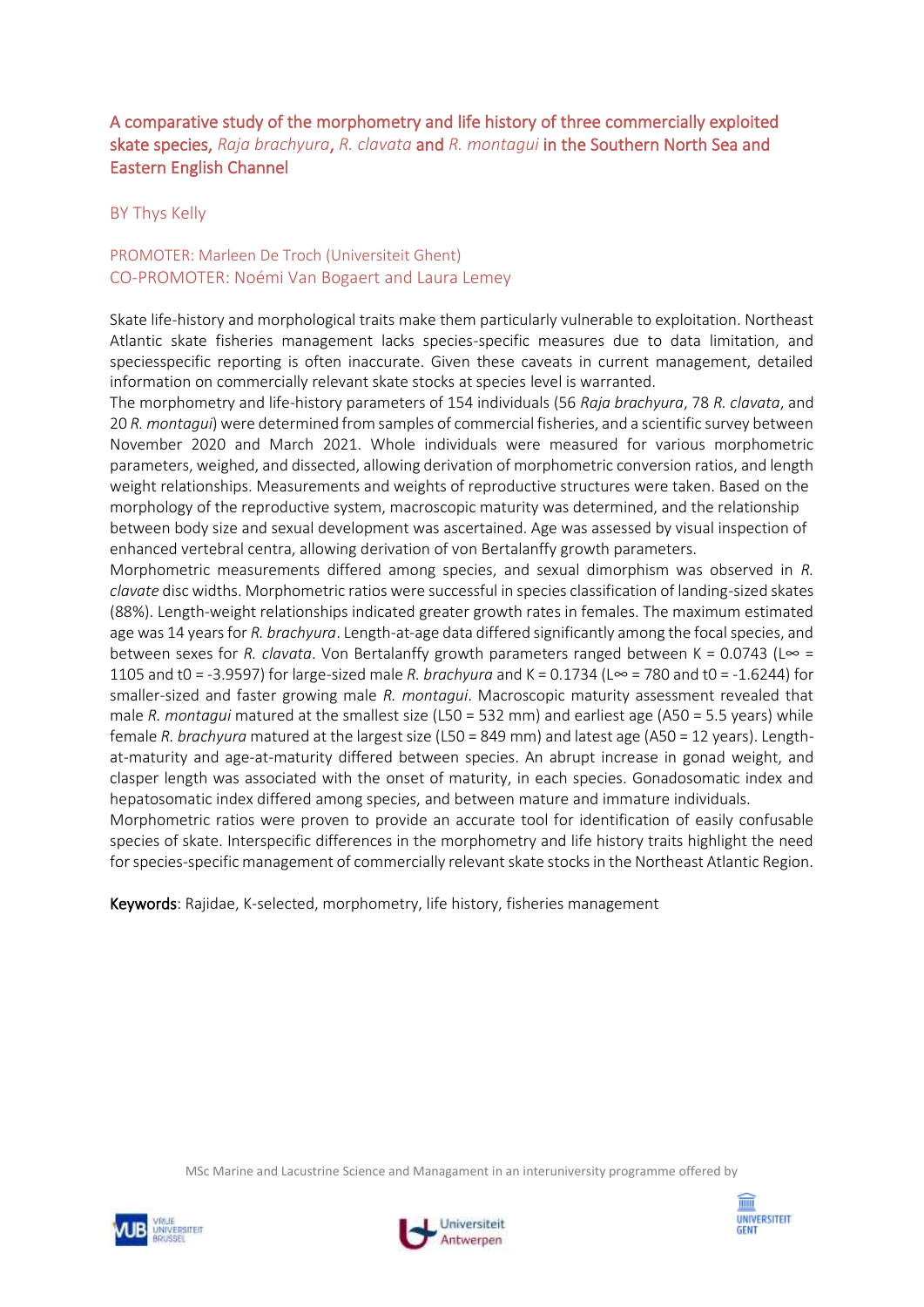# Habitat suitability of the red squat lobster (*Pleuroncodes monodon*) in the Northern Humboldt Current System

## BY Valderrama Noelia

## PROMOTER: Karline Soetaert (Universiteit Ghent) CO-PROMOTER: Gianninna Passuni and Damiel Grados

The Northern Humboldt Current System (NHCS) is well-known for being the most productive Eastern Boundary Upwelling System in terms of secondary production, mainly associated with small pelagic fish. Since the mid of 1990s, the red squat lobster (*Pleuroncodes monodon*; henceforth RSL) steeply increased its biomass and became the species with the second-highest biomass in the pelagic community after Peruvian anchovy (*Engraulis ringens*). Due to its high abundance RSL plays a key ecological role as prey for multiple species. In this work we explore the spatial and temporal distribution and the main drivers of RSL in the NHCS using data collected from acoustic scientific surveys (2001-2019) during austral summer and spring seasons. Environmental (temperature, salinity, thermal fronts and chlorophyll-a) and geographic covariates (distance to coast and bathymetry) were proposed as the predictors of the probability of presence of RSL. A generalized linear mixed model including space and time as random effects under a Bayesian approach show that distance to the coast, surface temperature and salinity play a significant role in the horizontal structure of RSL habitat. In addition to the fixed covariates, other mesoscale processes in the order of ~70 km could also be important for the distribution of RSL. Lower temporal autocorrelations suggests that the distribution of RSL does not exhibit temporal dependence but varies from year to year. A more accurate prediction of RSL habitat could improve RSL management but also the management of other species preying and competing with RSL.

Keywords: distribution modelling, *Pleuroncodes monodon*, Northern Humboldt Current System, SPDE, INLA





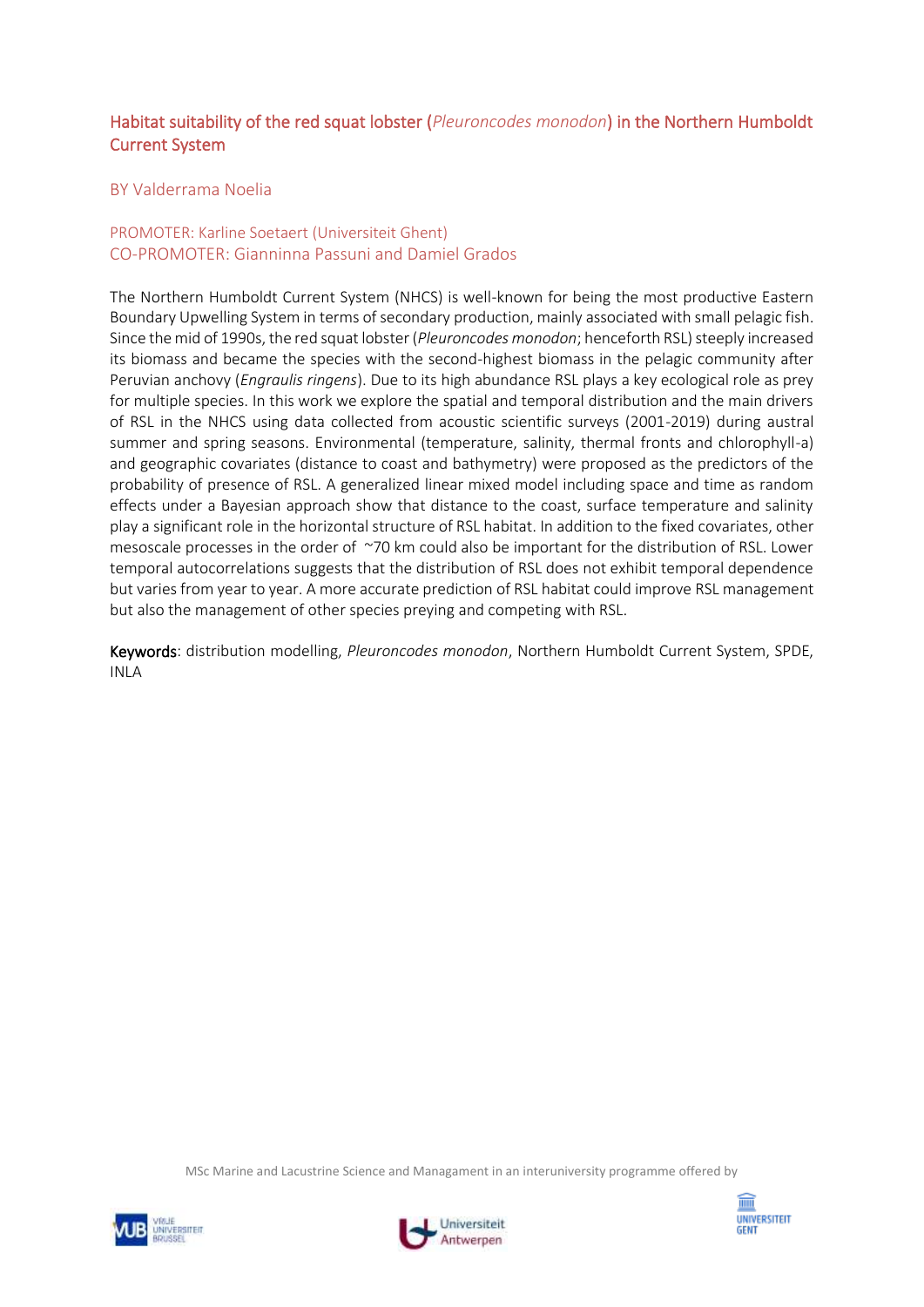# Saltmarshes vs. mangroves: A comparative study of the geometric properties of their tidal channel networks

#### BY Van Wouwe Tom

## PROMOTER: Stijn Temmerman (Universiteit Antwerp) CO-PROMOTER: Olivier Gourgue and Ewout Bogaert

Saltmarshes and mangroves provide a wide range of invaluable ecosystem services, but are threatened by increasing rates of sea level rise and decreasing sediment supply. These coastal wetlands are characterized by the presence of tidal channel networks, which play a crucial role for their resilience by conveying water, sediments, and nutrients between the sea and the vegetated platforms. Vegetation affects tidal channel network geomorphology and thereby wetland ecosystem functioning. However, how much this differs among differently vegetated systems (in this case, saltmarsh grass vs. mangrove tree species) and how much of this difference can be attributed to vegetation is not yet well understood. To address this, tidal channel network characteristics (i.e. upstream mainstream length, channel width, watershed area, unchanneled flow length) are analyzed for four saltmarsh and four mangrove study sites from 5 different continents, using high resolution spectral satellite imagery. Both manual and automated channel extraction methods were applied and revealed to lead to significantly different results. Based on the manual extraction method, upstream mainstream length was determined to be higher in saltmarshes than mangroves for similar watershed areas. Channel width for similar watershed areas was not found to be different. Unchanneled flow length was also found to be lower for saltmarshes than for mangroves. These results indicate that saltmarsh channel networks are more dense and therefore more efficient at transporting sediment throughout the wetland. Thus, this study suggests that saltmarshes are more resilient to increasing rates of sea level rise than mangroves.